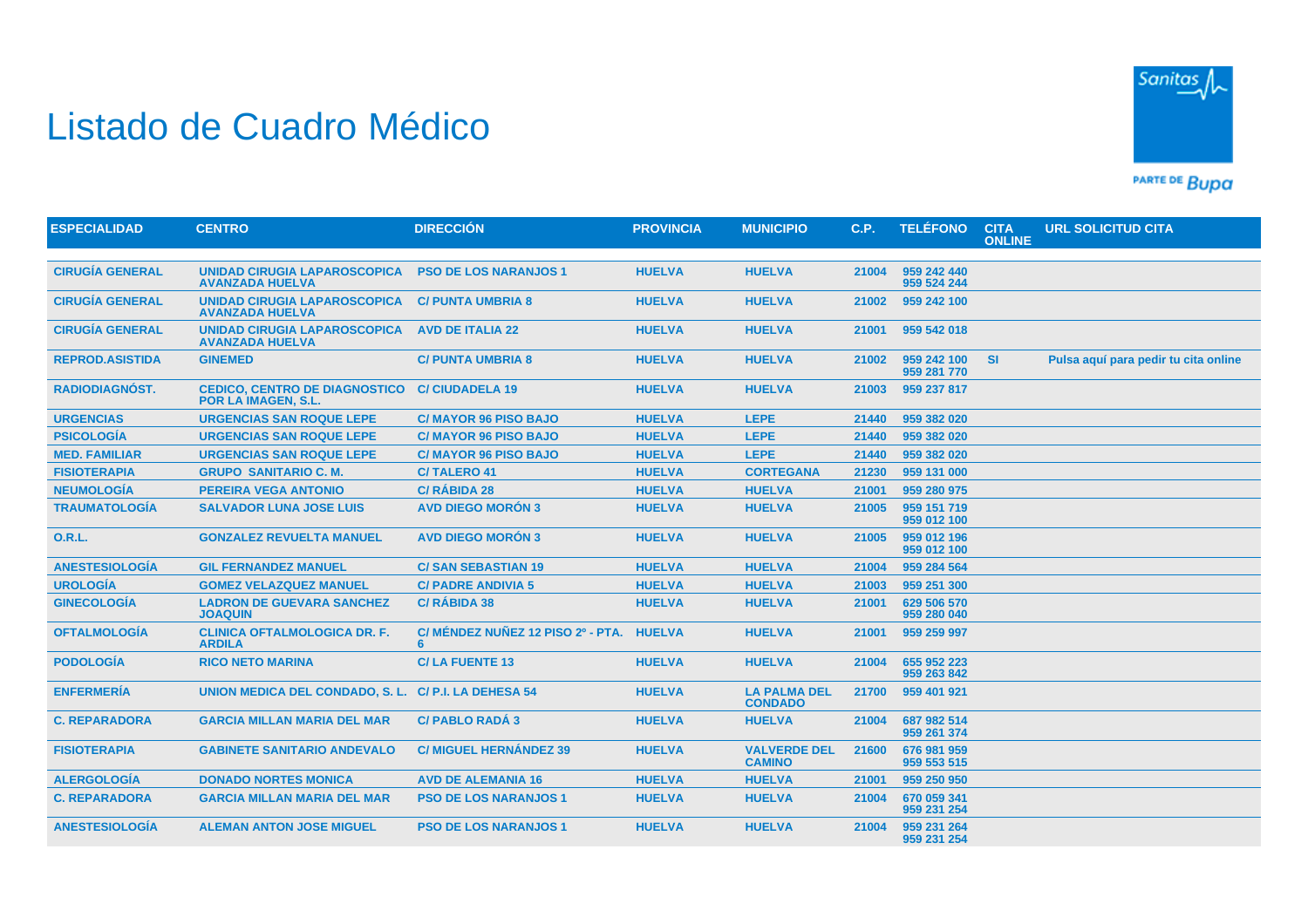| <b>ANESTESIOLOGIA</b>  | <b>3J HUELVA ANESTESIA, S.L.P</b>                         | <b>PSO DE LOS NARANJOS 1</b>                                | <b>HUELVA</b> | <b>HUELVA</b>                                    | 21004 | 605 454 879                |           |                                      |  |
|------------------------|-----------------------------------------------------------|-------------------------------------------------------------|---------------|--------------------------------------------------|-------|----------------------------|-----------|--------------------------------------|--|
| <b>OFTALMOLOGÍA</b>    | <b>RUIZ VEGA MIGUEL CARLOS</b>                            | <b>PSO DE LOS NARANJOS 1</b>                                | <b>HUELVA</b> | <b>HUELVA</b>                                    | 21004 | 959 544 000<br>608 855 911 |           |                                      |  |
| <b>DIGESTIVO</b>       | <b>PALLARES MANRIQUE HECTOR</b>                           | <b>PSO DE LOS NARANJOS 1</b>                                | <b>HUELVA</b> | <b>HUELVA</b>                                    | 21004 | 666 465 777<br>959 231 264 |           |                                      |  |
| <b>TRAUMATOLOGÍA</b>   | <b>PASCUAL DIAZ MIGUEL ANGEL</b>                          | C/GOYA 3                                                    | <b>HUELVA</b> | <b>BOLLULLOS PAR 21710</b><br><b>DEL CONDADO</b> |       | 959 412 536<br>663 854 879 |           |                                      |  |
| <b>MED. FAMILIAR</b>   | <b>LOS ANGELES DE SAN JUAN</b>                            | <b>C/TRIGUEROS 5 SAN JUAN DEL</b><br><b>PUERTO</b>          | <b>HUELVA</b> | <b>SAN JUAN DEL</b><br><b>PUERTO</b>             | 21610 | 959 356 604<br>687 331 676 |           |                                      |  |
| <b>ODONTOESTOMATOL</b> | <b>CAZENAVE SANCHEZ MARTA</b>                             | <b>C/ PUNTA UMBRIA 8</b>                                    | <b>HUELVA</b> | <b>HUELVA</b>                                    | 21002 | 959 242 100                |           |                                      |  |
| <b>UROLOGÍA</b>        | <b>ARREDONDO MARTINEZ</b><br><b>FRANCISCO</b>             | <b>C/ PUNTA UMBRIA 8</b>                                    | <b>HUELVA</b> | <b>HUELVA</b>                                    | 21002 | 959 242 100                |           |                                      |  |
| <b>GINECOLOGIA</b>     | <b>HOSPITAL COSTA DE LA LUZ</b>                           | <b>C/ PUNTA UMBRIA 8</b>                                    | <b>HUELVA</b> | <b>HUELVA</b>                                    | 21002 | 959 242 100<br>660 997 678 |           |                                      |  |
| <b>OFTALMOLOGÍA</b>    | <b>CLINICA OFTALMOLOGICA GIL PIÑA</b>                     | <b>C/ PUNTA UMBRIA 8</b>                                    | <b>HUELVA</b> | <b>HUELVA</b>                                    | 21002 | 959 242 100                |           |                                      |  |
| 0.R.L.                 | <b>INSTITUTO ANDALUZ DE</b><br>PEDIATRIA, S.L.            | <b>C/PUNTA UMBRIA 8</b>                                     | <b>HUELVA</b> | <b>HUELVA</b>                                    | 21002 | 959 242 100                |           |                                      |  |
| <b>C. REPARADORA</b>   | <b>GARCIA MILLAN MARIA DEL MAR</b>                        | <b>C/ PUNTA UMBRIA 8</b>                                    | <b>HUELVA</b> | <b>HUELVA</b>                                    | 21002 | 959 242 100<br>660 997 678 |           |                                      |  |
| <b>DIGESTIVO</b>       | <b>INSTITUTO ANDALUZ DE</b><br>PEDIATRIA, S.L.            | <b>C/PUNTA UMBRIA 8</b>                                     | <b>HUELVA</b> | <b>HUELVA</b>                                    | 21002 | 959 242 100<br>959 105 447 |           |                                      |  |
| <b>O.R.L.</b>          | <b>CAMPOS DEL ALAMO, MIGUEL</b><br><b>ANGEL</b>           | <b>C/ PUNTA UMBRIA 8</b>                                    | <b>HUELVA</b> | <b>HUELVA</b>                                    | 21002 | 959 242 100                |           |                                      |  |
| <b>ANESTESIOLOGÍA</b>  | <b>VILLAR-PELLIT DE LA VEGA ANGEL</b>                     | <b>C/ PUNTA UMBRIA 8</b>                                    | <b>HUELVA</b> | <b>HUELVA</b>                                    | 21002 | 959 242 100                |           |                                      |  |
| <b>CARDIOLOGIA</b>     | <b>EUROHEART</b>                                          | <b>C/PUNTA UMBRIA 8</b>                                     | <b>HUELVA</b> | <b>HUELVA</b>                                    | 21002 | 959 242 100                |           |                                      |  |
| <b>C. VASCULAR</b>     | <b>HOSPITAL COSTA DE LA LUZ</b>                           | <b>C/ PUNTA UMBRIA 8</b>                                    | <b>HUELVA</b> | <b>HUELVA</b>                                    | 21002 | 959 242 100<br>660 997 678 |           |                                      |  |
| <b>AREAS PEDIÁTRI.</b> | <b>INSTITUTO ANDALUZ DE</b><br>PEDIATRIA, S.L.            | <b>C/ PUNTA UMBRIA 8</b>                                    | <b>HUELVA</b> | <b>HUELVA</b>                                    | 21002 | 959 242 100<br>959 105 447 | <b>SI</b> | Pulsa aquí para pedir tu cita online |  |
| <b>ALERGOLOGÍA</b>     | <b>INSTITUTO ANDALUZ DE</b><br>PEDIATRIA, S.L.            | <b>C/PUNTA UMBRIA 8</b>                                     | <b>HUELVA</b> | <b>HUELVA</b>                                    | 21002 | 959 242 100                |           |                                      |  |
| <b>TRAUMATOLOGÍA</b>   | <b>SALVADOR LUNA JOSE LUIS</b>                            | <b>C/ PUNTA UMBRIA 8</b>                                    | <b>HUELVA</b> | <b>HUELVA</b>                                    | 21002 | 959 242 100                |           |                                      |  |
| <b>O.R.L.</b>          | <b>JARAMILLO PEREZ FRANCISCO</b><br><b>JAVIER ALBERTO</b> | <b>C/PUNTA UMBRIA 8</b>                                     | <b>HUELVA</b> | <b>HUELVA</b>                                    | 21002 | 959 242 100                |           |                                      |  |
| <b>DIGESTIVO</b>       | <b>HOSPITAL COSTA DE LA LUZ</b>                           | <b>C/ PUNTA UMBRIA 8</b>                                    | <b>HUELVA</b> | <b>HUELVA</b>                                    | 21002 | 959 242 100<br>660 997 678 |           |                                      |  |
| <b>MED. INTERNA</b>    | <b>HOSPITAL COSTA DE LA LUZ</b>                           | <b>C/ PUNTA UMBRIA 8</b>                                    | <b>HUELVA</b> | <b>HUELVA</b>                                    | 21002 | 959 242 100                |           |                                      |  |
| <b>TRAUMATOLOGÍA</b>   | DE VEGA JIMENEZ JUVENAL                                   | <b>C/ PUNTA UMBRIA 8</b>                                    | <b>HUELVA</b> | <b>HUELVA</b>                                    | 21002 | 959 242 100                |           |                                      |  |
| <b>TRAUMATOLOGÍA</b>   | RODRIGUEZ VAZQUEZ FRANCISCO                               | <b>C/ PUNTA UMBRIA 8</b>                                    | <b>HUELVA</b> | <b>HUELVA</b>                                    | 21002 | 601 620 197<br>959 242 100 |           |                                      |  |
| <b>ANESTESIOLOGIA</b>  | <b>ANTON BERENGUER JOSE MIGUEL</b>                        | <b>C/ PUNTA UMBRIA 8</b>                                    | <b>HUELVA</b> | <b>HUELVA</b>                                    | 21002 | 959 242 100                |           |                                      |  |
| <b>OFTALMOLOGIA</b>    | <b>RUIZ VEGA MIGUEL CARLOS</b>                            | <b>C/ PUNTA UMBRIA 8</b>                                    | <b>HUELVA</b> | <b>HUELVA</b>                                    | 21002 | 959 242 100<br>660 997 678 |           |                                      |  |
| <b>OFTALMOLOGÍA</b>    | <b>CLINICA OFTALMOLOGICA GIL PINA C/ PUNTA UMBRIA 8</b>   |                                                             | <b>HUELVA</b> | <b>HUELVA</b>                                    | 21002 | 959 261 544                |           |                                      |  |
| <b>ENDOCRINOLOGÍA</b>  | <b>HOSPITAL COSTA DE LA LUZ</b>                           | <b>C/ PUNTA UMBRIA 8</b>                                    | <b>HUELVA</b> | <b>HUELVA</b>                                    | 21002 | 959 242 100                |           |                                      |  |
| <b>GINECOLOGIA</b>     | <b>CLINICA LOS NARANJOS</b>                               | <b>PLZ IVONNE CAZENAVE 1 CLINICA</b><br><b>LOS NARANJOS</b> | <b>HUELVA</b> | <b>HUELVA</b>                                    | 21004 | 959 243 900                |           |                                      |  |
| <b>DIGESTIVO</b>       | <b>RAMOS LORA MANUEL</b>                                  | <b>AVD MARTIN ALONSO PINZON 15</b>                          | <b>HUELVA</b> | <b>HUELVA</b>                                    |       | 21003 959 260 994          |           |                                      |  |
|                        |                                                           |                                                             |               |                                                  |       |                            |           |                                      |  |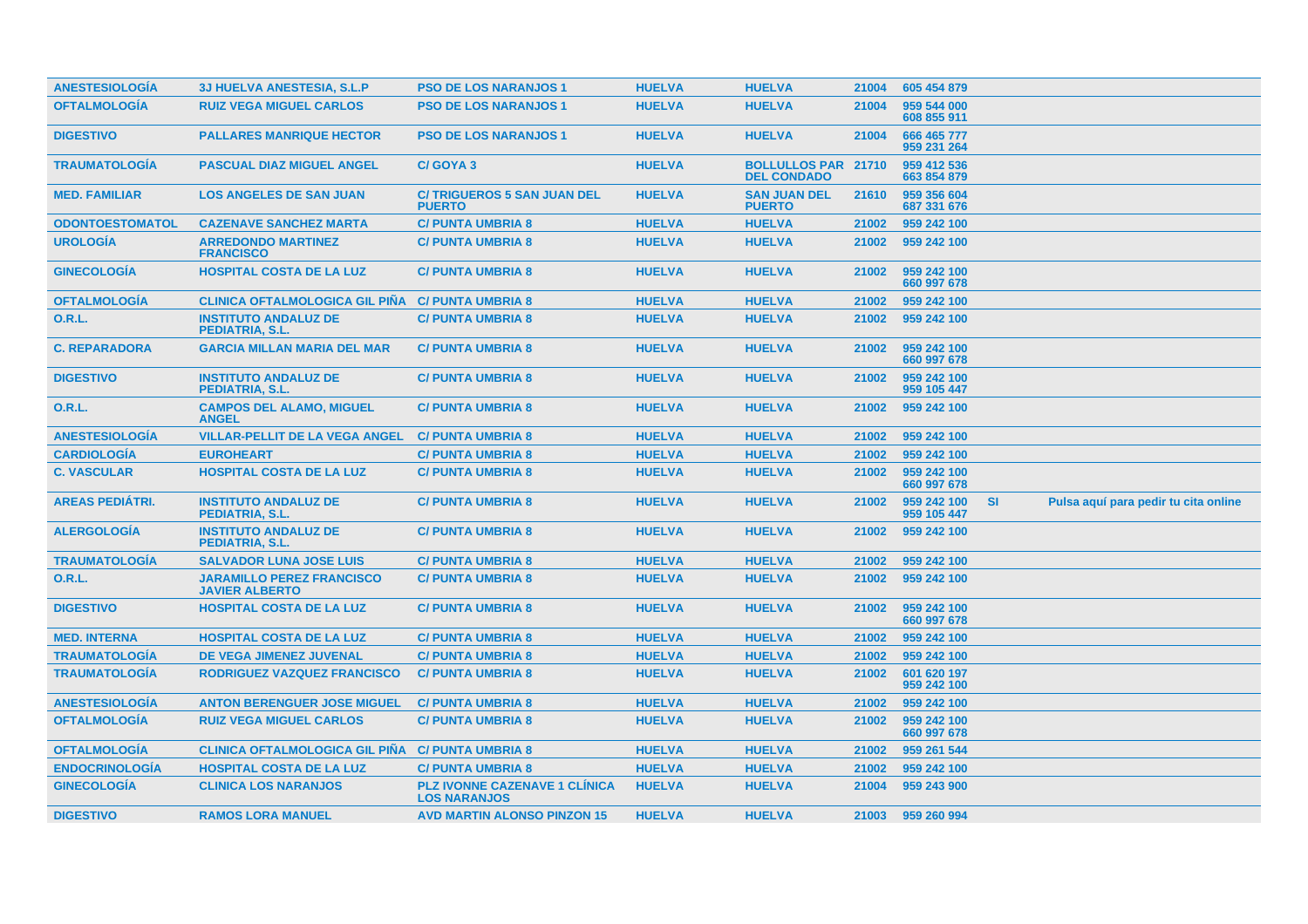| <b>MED. FAMILIAR</b>   | <b>NAVARRO LUNA JUAN LUIS</b>                                   | C/ RAFAEL LOPEZ 3 PISO 1º                                                                                  | <b>HUELVA</b> | <b>HUELVA</b>        | 21001 | 959 248 419<br>959 255 985 |           |                                      |  |
|------------------------|-----------------------------------------------------------------|------------------------------------------------------------------------------------------------------------|---------------|----------------------|-------|----------------------------|-----------|--------------------------------------|--|
| <b>UROLOGÍA</b>        | CENTRO UROLOGICO DR SAN JUAN C/ SAN SALVADOR 2                  |                                                                                                            | <b>HUELVA</b> | <b>HUELVA</b>        | 21003 | 959 280 096                |           |                                      |  |
| <b>PODOLOGÍA</b>       | <b>AC SERVICIO MEDICO</b>                                       | <b>C/BULEVER DEL AGUA S/N</b><br><b>LOCALES 84,85 Y 86</b>                                                 | <b>HUELVA</b> | <b>PUNTA UMBRIA</b>  | 21100 | 639 000 626<br>959 374 802 |           |                                      |  |
| <b>NEUROFISIOLOGIA</b> | <b>INSTITUTO DE ESPECIALIDADES</b><br><b>NEUROLOGICAS, S.A.</b> | <b>AVD DE ITALIA 22 PISO BAJO</b>                                                                          | <b>HUELVA</b> | <b>HUELVA</b>        | 21001 | 609 373 391                |           |                                      |  |
| <b>C. MAXILOFACIAL</b> | <b>CENTRO MAXILOFACIAL</b><br><b>GARGALLO, S.L</b>              | <b>AVD DE ITALIA 22</b>                                                                                    | <b>HUELVA</b> | <b>HUELVA</b>        | 21001 | 959 257 372                |           |                                      |  |
| <b>ENFERMERÍA</b>      | <b>CLÍNICA PLAZA DE LAS MONJAS</b>                              | <b>PLZ DE LAS MONJAS 2</b>                                                                                 | <b>HUELVA</b> | <b>HUELVA</b>        | 21001 | 959 540 820                |           |                                      |  |
| <b>DIETET/NUTRIC.</b>  | <b>CLÍNICA PLAZA DE LAS MONJAS</b>                              | <b>PLZ DE LAS MONJAS 2</b>                                                                                 | <b>HUELVA</b> | <b>HUELVA</b>        | 21001 | 959 540 820                |           |                                      |  |
| <b>CARDIOLOGÍA</b>     | <b>NEOLASER CARDIOVASCULAR</b>                                  | <b>PLZ DE LAS MONJAS 2</b>                                                                                 | <b>HUELVA</b> | <b>HUELVA</b>        | 21001 | 959 540 820<br>660 997 678 | <b>SI</b> | Pulsa aquí para pedir tu cita online |  |
| <b>O.R.L.</b>          | <b>CAMPOS DEL ALAMO, MIGUEL</b><br><b>ANGEL</b>                 | <b>AVD DE LA RIA 7 CENTRO MEDICO</b><br><b>AV. DE LA RIA 7</b>                                             | <b>HUELVA</b> | <b>HUELVA</b>        | 21001 | 959 246 577<br>606 385 331 |           |                                      |  |
| <b>NEUMOLOGÍA</b>      | <b>FIGUEROA DE LA GUARDIA</b><br><b>EDUARDO</b>                 | <b>C/ GRAN VIA 15</b>                                                                                      | <b>HUELVA</b> | <b>HUELVA</b>        | 21001 | 959 260 994                |           |                                      |  |
| <b>MED. INTERNA</b>    | hospital virgen de la bella                                     | <b>AVD DE LAS ROSAS S/N</b>                                                                                | <b>HUELVA</b> | <b>LEPE</b>          | 21440 | 959 180 587                |           |                                      |  |
| <b>O.R.L.</b>          | hospital virgen de la bella                                     | <b>AVD DE LAS ROSAS S/N</b>                                                                                | <b>HUELVA</b> | <b>LEPE</b>          | 21440 | 959 180 587                |           |                                      |  |
| <b>URGENCIAS</b>       | hospital virgen de la bella                                     | <b>AVD DE LAS ROSAS S/N</b>                                                                                | <b>HUELVA</b> | <b>LEPE</b>          | 21440 | 959 180 587                |           |                                      |  |
| <b>ODONTOESTOMATOL</b> | <b>CLINICA MOLINA DENTAL</b>                                    | <b>C/ZARAGOZA 66</b>                                                                                       | <b>HUELVA</b> | <b>LEPE</b>          | 21440 | 695 307 850<br>959 645 198 |           |                                      |  |
| <b>FISIOTERAPIA</b>    | <b>FISIO COSTA DE LEPE, S.L.</b>                                | <b>C/ ALCALDE CESAR BARRIOS 9</b>                                                                          | <b>HUELVA</b> | <b>LEPE</b>          | 21440 | 959 384 038                |           |                                      |  |
| <b>ANÁLISIS</b>        | <b>ANALISTAS DE HUELVA SOCIEDAD</b><br><b>CIVIL PROFESIONAL</b> | <b>C/LA PLAZA 54</b>                                                                                       | <b>HUELVA</b> | <b>CARTAYA</b>       | 21450 | 959 390 540<br>959 390 367 |           |                                      |  |
| <b>FISIOTERAPIA</b>    | <b>SOSA FERNANDEZ ANDREA</b>                                    | <b>AVD DE LOS CARPINTEROS 12</b><br><b>LOCAL IZQUIERDA</b>                                                 | <b>HUELVA</b> | <b>GALAROZA</b>      | 21291 | 641 152 692                |           |                                      |  |
| <b>OFTALMOLOGIA</b>    | <b>CLINICA OFTALMOLOGICA GIL PINA</b>                           | <b>AVD BLAS INFANTE 24</b><br><b>CLINICALEPE@GILPINA.COM</b><br>(CLINICALEPE@XN--GILPIA-<br><b>OWA.COM</b> | <b>HUELVA</b> | <b>LEPE</b>          | 21440 | 959 223 369                |           |                                      |  |
| <b>FISIOTERAPIA</b>    | <b>CABALLERO DELGADO ROSA</b>                                   | <b>C/ PADRE JOSE ANTONIO</b><br><b>RODRIGUEZ BEJERANO 66A</b><br><b>FISIOTERAPIA</b>                       | <b>HUELVA</b> | <b>ALMONTE</b>       |       | 21730 675 113 247          |           |                                      |  |
| <b>ANALISIS</b>        | <b>ANALISTAS DE HUELVA SOCIEDAD</b><br><b>CIVIL PROFESIONAL</b> | <b>C/MAYOR 96 PISO BAJO</b>                                                                                | <b>HUELVA</b> | <b>LEPE</b>          | 21440 | 959 382 020                |           |                                      |  |
| <b>ANATOMOPATOLO.</b>  | <b>HT MEDICA ANATOMIA</b><br><b>PATOLOGICA</b>                  | <b>C/CIUDADELA 19</b>                                                                                      | <b>HUELVA</b> | <b>HUELVA</b>        | 21003 | 959 237 817<br>900 804 064 |           |                                      |  |
| <b>ENFERMERIA</b>      | <b>GRUPO SANITARIO C. M.</b>                                    | <b>C/TALERO 41</b>                                                                                         | <b>HUELVA</b> | <b>CORTEGANA</b>     | 21230 | 959 131 000                |           |                                      |  |
| <b>FISIOTERAPIA</b>    | <b>CLINICA DE FISIOTERAPIA</b><br><b>CAMBLOR HUELVA</b>         | <b>C/SAN SALVADOR 3</b>                                                                                    | <b>HUELVA</b> | <b>HUELVA</b>        | 21003 | 959 247 781                |           |                                      |  |
| <b>ANÁLISIS</b>        | <b>ANALISTAS DE HUELVA SOCIEDAD</b><br><b>CIVIL PROFESIONAL</b> | <b>AVD PARQUE 1</b>                                                                                        | <b>HUELVA</b> | <b>ISLA CRISTINA</b> | 21410 | 959 331 697                |           |                                      |  |
| <b>RADIODIAGNÓST.</b>  | <b>CENTRO DE RESONANCIA</b><br><b>MAGNETICA HUELVA, S.A.</b>    | <b>C/ MACKAY Y MACDONALD 2</b>                                                                             | <b>HUELVA</b> | <b>HUELVA</b>        | 21004 | 647 520 444<br>959 253 700 |           |                                      |  |
| <b>MED. FAMILIAR</b>   | <b>SEGOVIA BROME RAFAEL</b>                                     | <b>C/SOR PAULA ALZOLA 20</b>                                                                               | <b>HUELVA</b> | <b>HUELVA</b>        | 21002 | 959 282 108<br>959 244 582 |           |                                      |  |
| <b>ANÁLISIS</b>        | <b>ANALISTAS DE HUELVA SOCIEDAD</b><br><b>CIVIL PROFESIONAL</b> | <b>C/SOR PAULA ALZOLA 20</b>                                                                               | <b>HUELVA</b> | <b>HUELVA</b>        | 21002 | 959 244 709                |           |                                      |  |
| <b>FISIOTERAPIA</b>    | <b>CENTRO CONQUERO HUELVA S.L.</b>                              | <b>PSO NARANJOS 15</b>                                                                                     | <b>HUELVA</b> | <b>HUELVA</b>        | 21004 | 959 255 526<br>691 474 271 |           |                                      |  |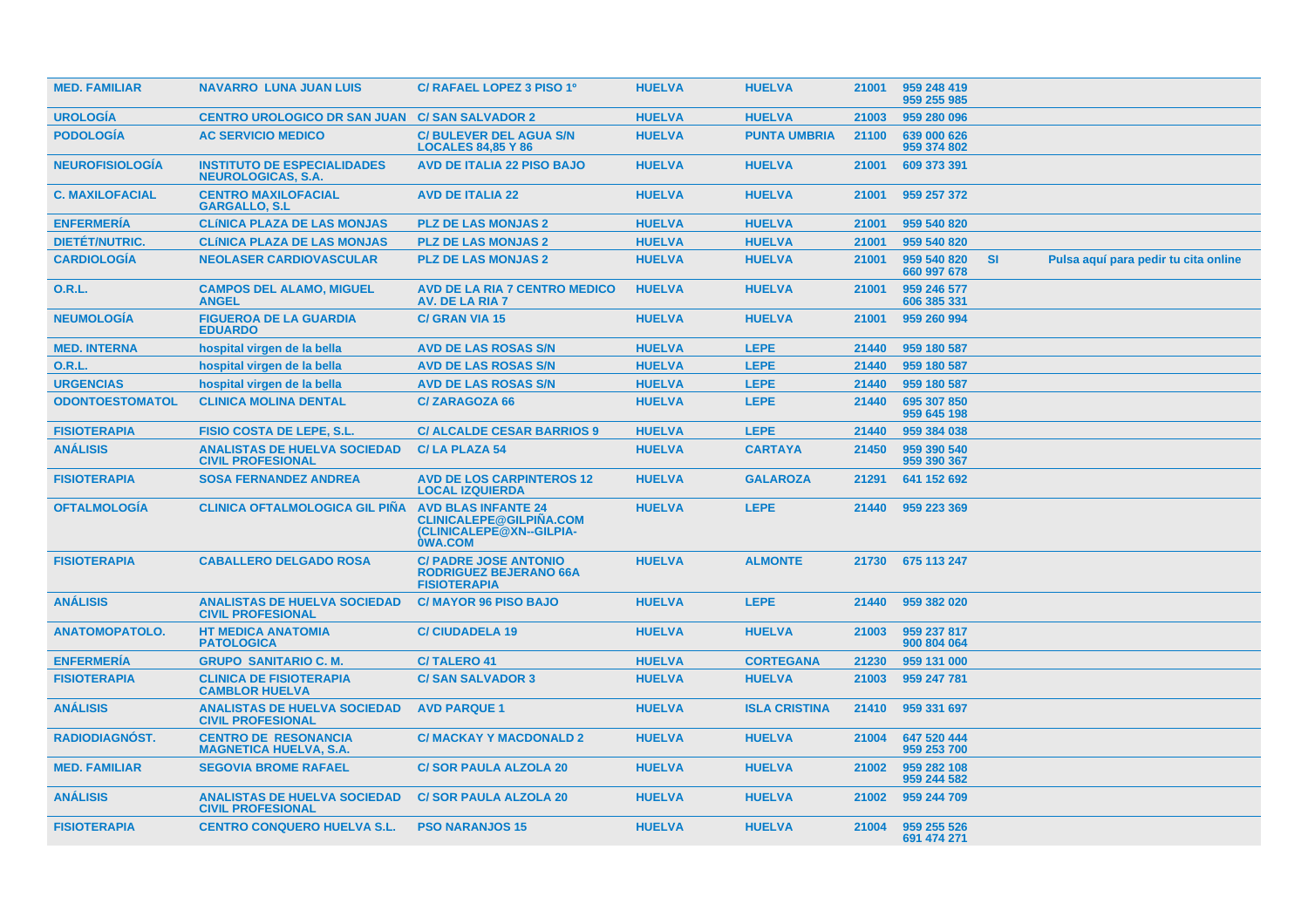| <b>REHABILITACIÓN</b>  | <b>VAZQUEZ MARQUEZ MANUEL</b><br><b>AMADOR</b>         | <b>PSO NARANJOS 15</b>                                      | <b>HUELVA</b> | <b>HUELVA</b>                        | 21004 | 959 255 526                |           |                                      |
|------------------------|--------------------------------------------------------|-------------------------------------------------------------|---------------|--------------------------------------|-------|----------------------------|-----------|--------------------------------------|
| <b>MED. FAMILIAR</b>   | <b>CONTRERAS RODRIGUEZ MANUEL</b>                      | <b>C/ REAL 41</b>                                           | <b>HUELVA</b> | <b>LEPE</b>                          | 21440 | 959 383 371                |           |                                      |
| <b>ANATOMOPATOLO.</b>  | <b>ANDIMED</b>                                         | <b>C/PLUS ULTRA 9</b>                                       | <b>HUELVA</b> | <b>HUELVA</b>                        | 21001 |                            |           |                                      |
| <b>OFTALMOLOGÍA</b>    | <b>RUIZ VEGA MIGUEL CARLOS</b>                         | <b>PLZ PUNTO 6</b>                                          | <b>HUELVA</b> | <b>HUELVA</b>                        | 21003 | 959 284 476<br>959 280 264 |           |                                      |
| <b>OFTALMOLOGIA</b>    | <b>VIDARTE RODRIGUEZ DAMIAN</b>                        | <b>AVD DIEGO MORON 3</b>                                    | <b>HUELVA</b> | <b>HUELVA</b>                        | 21005 | 959 012 196<br>959 012 100 |           |                                      |
| <b>ANESTESIOLOGIA</b>  | <b>ANESTESIA MEDICOS</b><br><b>ESPECIALISTAS, S.L.</b> | <b>AVD DIEGO MORON 3</b>                                    | <b>HUELVA</b> | <b>HUELVA</b>                        | 21005 | 959 012 196<br>959 012 100 |           |                                      |
| <b>DIGESTIVO</b>       | <b>MENDEZ SANGIL FERNANDO</b>                          | <b>AVD DIEGO MORON 3</b>                                    | <b>HUELVA</b> | <b>HUELVA</b>                        | 21005 | 666 918 000                |           |                                      |
| <b>MED. FAMILIAR</b>   | <b>MORO MARTIN JUAN MIGUEL</b>                         | <b>C/MOLINOS 2</b>                                          | <b>HUELVA</b> | <b>MOGUER</b>                        | 21800 | 670 312 447<br>959 372 564 |           |                                      |
| <b>CARDIOLOGIA</b>     | <b>MORINA VAZQUEZ PABLO</b>                            | <b>URB SANTA MARÍA DEL PILAR 32</b><br><b>PISO 2º-PTA A</b> | <b>HUELVA</b> | <b>HUELVA</b>                        | 21005 | 615 999 889                |           |                                      |
| <b>DIETÉT/NUTRIC.</b>  | <b>GABINETE SANITARIO ANDEVALO</b>                     | <b>C/ MIGUEL HERNÁNDEZ 39</b>                               | <b>HUELVA</b> | <b>VALVERDE DEL</b><br><b>CAMINO</b> | 21600 | 676 981 959<br>959 553 515 |           |                                      |
| 0.R.L.                 | <b>GONZALEZ REVUELTA MANUEL</b>                        | <b>PSO DE LOS NARANJOS 1</b>                                | <b>HUELVA</b> | <b>HUELVA</b>                        | 21004 | 959 544 000<br>608 855 911 |           |                                      |
| <b>GINECOLOGÍA</b>     | <b>CLINICA LOS NARANJOS</b>                            | <b>PSO DE LOS NARANJOS 1</b>                                | <b>HUELVA</b> | <b>HUELVA</b>                        | 21004 | 959 243 900<br>959 231 254 |           |                                      |
| <b>ANESTESIOLOGIA</b>  | <b>VILLAR-PELLIT DE LA VEGA ANGEL</b>                  | <b>PSO DE LOS NARANJOS 1</b>                                | <b>HUELVA</b> | <b>HUELVA</b>                        | 21004 | 959 231 264                |           |                                      |
| <b>OFTALMOLOGÍA</b>    | <b>CLINICA OFTALMOLOGICA DR. F.</b><br><b>ARDILA</b>   | <b>PSO DE LOS NARANJOS 1</b>                                | <b>HUELVA</b> | <b>HUELVA</b>                        | 21004 | 959 544 000<br>608 855 911 |           |                                      |
| <b>O.R.L.</b>          | <b>CLINICA LOS NARANJOS</b>                            | <b>PSO DE LOS NARANJOS 1</b>                                | <b>HUELVA</b> | <b>HUELVA</b>                        | 21004 | 959 231 264                |           |                                      |
| <b>MED. FAMILIAR</b>   | <b>ASMED medical S.L.U.</b>                            | <b>C/ ATENCIÓN A DOMICILIO HUELVA</b>                       | <b>HUELVA</b> | <b>HUELVA</b>                        | 21001 |                            |           |                                      |
| <b>OFTALMOLOGIA</b>    | <b>VIDARTE RODRIGUEZ DAMIAN</b>                        | <b>C/PUNTA UMBRIA 8</b>                                     | <b>HUELVA</b> | <b>HUELVA</b>                        | 21002 | 617 531 624<br>954 991 051 |           |                                      |
| <b>C. MAXILOFACIAL</b> | <b>HOSPITAL COSTA DE LA LUZ</b>                        | <b>C/PUNTA UMBRIA 8</b>                                     | <b>HUELVA</b> | <b>HUELVA</b>                        | 21002 | 959 242 100<br>660 997 678 |           |                                      |
| <b>UROLOGÍA</b>        | <b>GOMEZ VELAZQUEZ MANUEL</b>                          | <b>C/ PUNTA UMBRIA 8</b>                                    | <b>HUELVA</b> | <b>HUELVA</b>                        | 21002 | 959 242 100<br>959 257 700 |           |                                      |
| <b>ANATOMOPATOLO.</b>  | <b>LARA BOHORQUEZ CONCEPCION</b>                       | <b>C/ PUNTA UMBRIA 8</b>                                    | <b>HUELVA</b> | <b>HUELVA</b>                        | 21002 | 959 242 100                |           |                                      |
| <b>TRAUMATOLOGIA</b>   | <b>MORALES LOPEZ JUAN EDUARDO</b>                      | <b>C/ PUNTA UMBRIA 8</b>                                    | <b>HUELVA</b> | <b>HUELVA</b>                        | 21002 | 959 242 100                |           |                                      |
| <b>CIRUGÍA GENERAL</b> | <b>MOLINA GARCIA DAVID</b>                             | <b>C/ PUNTA UMBRIA 8</b>                                    | <b>HUELVA</b> | <b>HUELVA</b>                        | 21002 | 959 242 100<br>660 997 678 |           |                                      |
| <b>PSIQUIATRÍA</b>     | <b>HOSPITAL COSTA DE LA LUZ</b>                        | <b>C/ PUNTA UMBRIA 8</b>                                    | <b>HUELVA</b> | <b>HUELVA</b>                        | 21002 | 959 242 100                |           |                                      |
| O.R.L.                 | <b>INSTITUTO OTOSUR, S.L.</b>                          | <b>C/PUNTA UMBRIA 8</b>                                     | <b>HUELVA</b> | <b>HUELVA</b>                        | 21002 | 959 105 447                |           |                                      |
| <b>URGENCIAS</b>       | <b>INSTITUTO ANDALUZ DE</b><br>PEDIATRIA, S.L.         | <b>C/ PUNTA UMBRIA 8</b>                                    | <b>HUELVA</b> | <b>HUELVA</b>                        | 21002 | 959 242 100                | -SI       | Pulsa aquí para pedir tu cita online |
| <b>ANESTESIOLOGIA</b>  | <b>3J HUELVA ANESTESIA, S.L.P</b>                      | <b>C/ PUNTA UMBRIA 8</b>                                    | <b>HUELVA</b> | <b>HUELVA</b>                        | 21002 | 679 986 331<br>959 242 100 |           |                                      |
| <b>GINECOLOGIA</b>     | <b>GINEMED</b>                                         | <b>C/PUNTA UMBRIA 8</b>                                     | <b>HUELVA</b> | <b>HUELVA</b>                        | 21002 | 959 242 100<br>959 281 770 | <b>SI</b> | Pulsa aquí para pedir tu cita online |
| <b>MATRONA</b>         | <b>MANZANO SOLIS ANTONIO</b>                           | <b>PLZ IVONNE CAZENAVE 1 CLINICA</b><br><b>LOS NARANJOS</b> | <b>HUELVA</b> | <b>HUELVA</b>                        | 21004 | 677 204 967                |           |                                      |
| <b>ENDOCRINOLOGÍA</b>  | <b>CLINICA LOS NARANJOS</b>                            | <b>PLZ IVONNE CAZENAVE 1 CLINICA</b><br><b>LOS NARANJOS</b> | <b>HUELVA</b> | <b>HUELVA</b>                        | 21004 | 959 243 900                |           |                                      |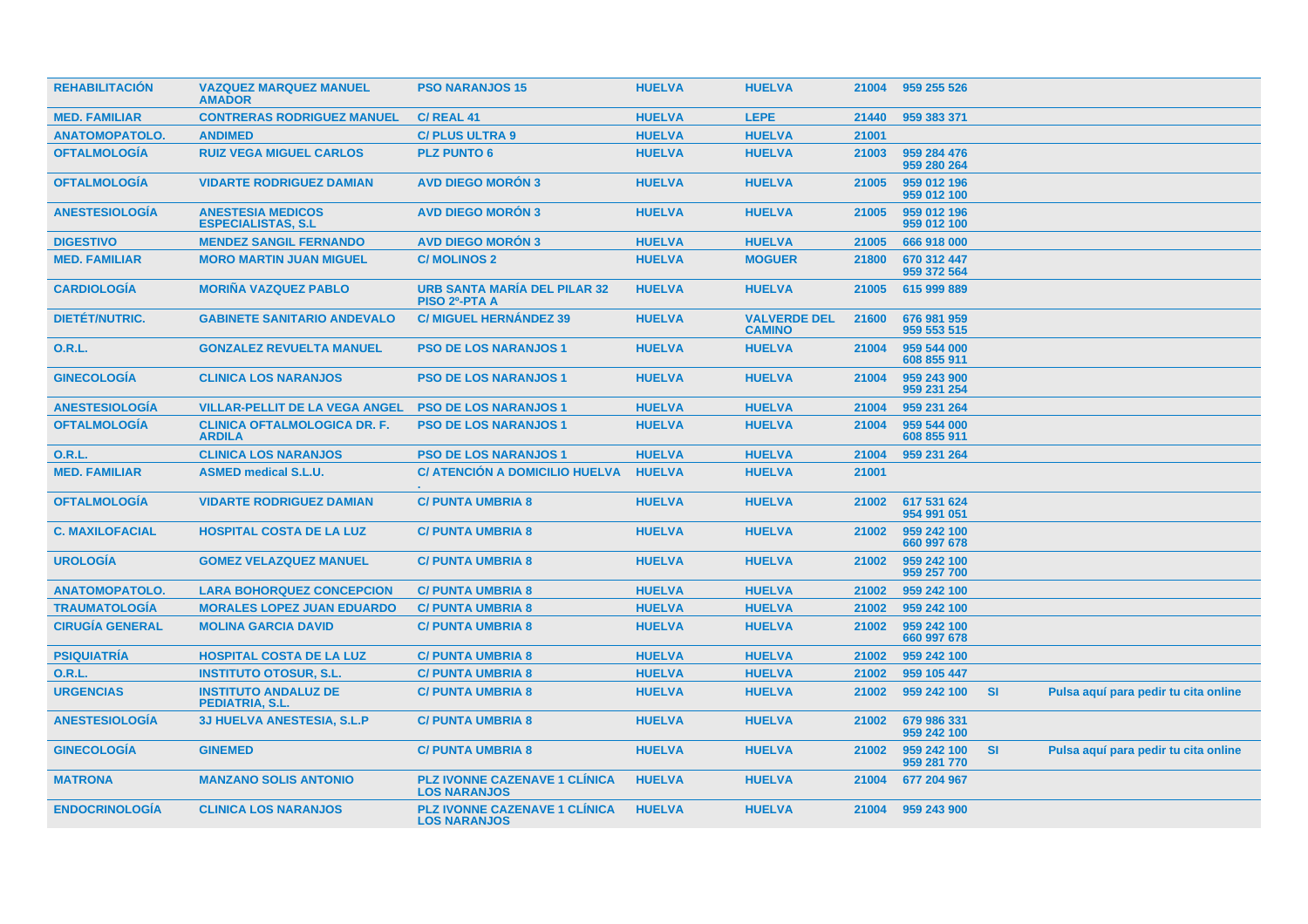| <b>PSIQUIATRÍA</b>     | <b>CLINICA LOS NARANJOS</b>                                     | <b>PLZ IVONNE CAZENAVE 1 CLINICA</b><br><b>LOS NARANJOS</b> | <b>HUELVA</b> | <b>HUELVA</b>                         | 21004 | 959 243 900                |           |                                      |
|------------------------|-----------------------------------------------------------------|-------------------------------------------------------------|---------------|---------------------------------------|-------|----------------------------|-----------|--------------------------------------|
| <b>MED. FAMILIAR</b>   | <b>CLINICA LOS NARANJOS</b>                                     | <b>PLZ IVONNE CAZENAVE 1 CLINICA</b><br><b>LOS NARANJOS</b> | <b>HUELVA</b> | <b>HUELVA</b>                         | 21004 | 959 243 900                |           |                                      |
| <b>AREAS PEDIÁTRI.</b> | <b>CLINICA LOS NARANJOS</b>                                     | <b>PLZ IVONNE CAZENAVE 1 CLINICA</b><br><b>LOS NARANJOS</b> | <b>HUELVA</b> | <b>HUELVA</b>                         | 21004 | 959 243 900                |           |                                      |
| <b>ALERGOLOGÍA</b>     | <b>CLINICA LOS NARANJOS</b>                                     | <b>PLZ IVONNE CAZENAVE 1 CLINICA</b><br><b>LOS NARANJOS</b> | <b>HUELVA</b> | <b>HUELVA</b>                         | 21004 | 959 243 900                |           |                                      |
| <b>MED. FAMILIAR</b>   | <b>GRUPO MEDICO</b>                                             | C/ DOCTOR CANTERO CUADRADO 2 HUELVA                         |               | <b>HUELVA</b>                         | 21004 | 959 262 314                |           |                                      |
| <b>C. REPARADORA</b>   | <b>PRIETO RODRIGUEZ MARIA</b><br><b>FELICIDAD</b>               | <b>AVD MARTIN ALONSO PINZON 15</b>                          | <b>HUELVA</b> | <b>HUELVA</b>                         | 21003 | 959 260 994                |           |                                      |
| <b>CIRUGÍA GENERAL</b> | <b>MOLINA GARCIA DAVID</b>                                      | <b>AVD MARTIN ALONSO PINZON 15</b>                          | <b>HUELVA</b> | <b>HUELVA</b>                         | 21003 | 722 673 010<br>959 260 994 |           |                                      |
| <b>ANESTESIOLOGÍA</b>  | <b>VILLAR-PELLIT DE LA VEGA ANGEL</b>                           | <b>AVD DE ITALIA 22</b>                                     | <b>HUELVA</b> | <b>HUELVA</b>                         | 21001 | 657 151 396                |           |                                      |
| <b>TRAUMATOLOGIA</b>   | <b>PASCUAL DIAZ MIGUEL ANGEL</b>                                | <b>AVD DE ITALIA 22</b>                                     | <b>HUELVA</b> | <b>HUELVA</b>                         | 21001 | 663 854 879<br>959 542 018 |           |                                      |
| <b>REUMATOLOGIA</b>    | <b>PEREZ VILCHEZ DOMINGO</b>                                    | <b>AVD DE ITALIA 22</b>                                     | <b>HUELVA</b> | <b>HUELVA</b>                         | 21001 | 959 542 018                |           |                                      |
| <b>NEUROLOGÍA</b>      | <b>CENTRO DE NEUROLOGIA</b><br><b>AVANZADA</b>                  | <b>PLZ DE LAS MONJAS 2</b>                                  | <b>HUELVA</b> | <b>HUELVA</b>                         | 21001 | 959 540 820                | <b>SI</b> | Pulsa aquí para pedir tu cita online |
| <b>NEUROLOGÍA</b>      | hospital virgen de la bella                                     | <b>AVD DE LAS ROSAS S/N</b>                                 | <b>HUELVA</b> | <b>LEPE</b>                           | 21440 | 959 180 587                |           |                                      |
| 0.R.L.                 | <b>GONZALEZ REVUELTA MANUEL</b>                                 | <b>C/ALFONSO XII 42</b>                                     | <b>HUELVA</b> | <b>HUELVA</b>                         | 21003 | 959 286 075                |           |                                      |
| <b>OFTALMOLOGÍA</b>    | <b>CARRILLO PACHECO, SIXTO</b>                                  | <b>AVD DE LA RÍA 9 LOCAL 2</b>                              | <b>HUELVA</b> | <b>HUELVA</b>                         | 21001 | 959 283 610                |           |                                      |
| <b>PSICOLOGIA</b>      | <b>CARDOZO OCHOA JACQUELINE</b>                                 | <b>C/NICOLAS ORTA 64 CLINICA</b><br><b>CUIDADOS</b>         | <b>HUELVA</b> | <b>HUELVA</b>                         | 21004 | 666 920 823<br>622 595 154 | <b>SI</b> | Pulsa aquí para pedir tu cita online |
| <b>NEUROFISIOLOGÍA</b> | <b>BELTRAN PEINADO PEDRO</b>                                    | <b>C/MAYOR 96 PISO BAJO</b>                                 | <b>HUELVA</b> | <b>LEPE</b>                           | 21440 | 959 382 020                |           |                                      |
| <b>RADIODIAGNÓST.</b>  | <b>CERCO</b>                                                    | <b>AVD FUERZAS ARMADAS 47</b>                               | <b>HUELVA</b> | <b>HUELVA</b>                         | 21007 | 959 270 007                |           |                                      |
| <b>ANÁLISIS</b>        | <b>ANALISTAS DE HUELVA SOCIEDAD</b><br><b>CIVIL PROFESIONAL</b> | <b>C/TRES DE AGOSTO 15</b>                                  | <b>HUELVA</b> | <b>HUELVA</b>                         | 21003 | 959 241 006<br>959 248 923 |           |                                      |
| <b>ANÁLISIS</b>        | <b>ANALISTAS DE HUELVA SOCIEDAD</b><br><b>CIVIL PROFESIONAL</b> | <b>C/SOR PAULA ALZOLA 20</b>                                | <b>HUELVA</b> | <b>HUELVA</b>                         | 21002 | 959 282 108<br>959 244 709 |           |                                      |
| <b>ALERGOLOGÍA</b>     | <b>AL-BACHECH MOHAMMAD ALI</b>                                  | <b>C/PLAZA 49</b>                                           | <b>HUELVA</b> | <b>CARTAYA</b>                        | 21450 | 959 390 762                |           |                                      |
| <b>OFTALMOLOGÍA</b>    | <b>VIDARTE RODRIGUEZ DAMIAN</b>                                 | C/ MÉNDEZ NÚÑEZ 11                                          | <b>HUELVA</b> | <b>HUELVA</b>                         | 21001 | 959 252 018                |           |                                      |
| <b>MED. FAMILIAR</b>   | <b>LOS ANGELES DE LA SALUD</b>                                  | <b>AVD JOSÉ FARIÑAS 50</b>                                  | <b>HUELVA</b> | <b>HUELVA</b>                         | 21006 | 959 225 947<br>959 230 744 |           |                                      |
| <b>GINECOLOGÍA</b>     | <b>LADRON DE GUEVARA SANCHEZ</b><br><b>JOAQUIN</b>              | <b>AVD DIEGO MORÓN 3</b>                                    | <b>HUELVA</b> | <b>HUELVA</b>                         | 21005 | 959 012 196<br>959 012 100 |           |                                      |
| 0.R.L.                 | <b>CAMINO CALDERON,</b><br><b>BUENAVENTURA</b>                  | <b>AVD DIEGO MORÓN 3</b>                                    | <b>HUELVA</b> | <b>HUELVA</b>                         | 21005 | 959 012 196<br>959 012 100 |           |                                      |
| <b>CIRUGÍA GENERAL</b> | <b>CAÑIZARES DIAZ, JUAN IGNACIO</b>                             | <b>AVD DIEGO MORÓN 3</b>                                    | <b>HUELVA</b> | <b>HUELVA</b>                         | 21005 | 959 012 231                |           |                                      |
| <b>ALERGOLOGÍA</b>     | <b>ARIAS IRIGOYEN JOSE</b>                                      | <b>C/ PALOS 15-17</b>                                       | <b>HUELVA</b> | <b>HUELVA</b>                         | 21003 | 606 772 552<br>959 283 515 |           |                                      |
| <b>UROLOGÍA</b>        | <b>DENIZ CUBAS ANDRES SEBASTIAN</b><br><b>AVELINO</b>           | <b>C/JOSÉ NOGALES 5</b>                                     | <b>HUELVA</b> | <b>HUELVA</b>                         | 21001 | 959 256 195<br>959 284 028 |           |                                      |
| <b>MED. FAMILIAR</b>   | UNION MEDICA DEL CONDADO, S. L. C/P.I. LA DEHESA 54             |                                                             | <b>HUELVA</b> | <b>LA PALMA DEL</b><br><b>CONDADO</b> | 21700 | 959 401 921                |           |                                      |
| <b>ENFERMERÍA</b>      | <b>CARRERO PALANCO LAURA</b>                                    | <b>AVD CONSTITUCIÓN S/N PISO BAJO</b>                       | <b>HUELVA</b> | <b>LA PALMA DEL</b><br><b>CONDADO</b> | 21700 | 959 401 968                |           |                                      |
| <b>UROLOGÍA</b>        | CENTRO UROLOGICO DR SAN JUAN PSO DE LOS NARANJOS 1              |                                                             | <b>HUELVA</b> | <b>HUELVA</b>                         | 21004 | 606 385 331<br>605 454 879 |           |                                      |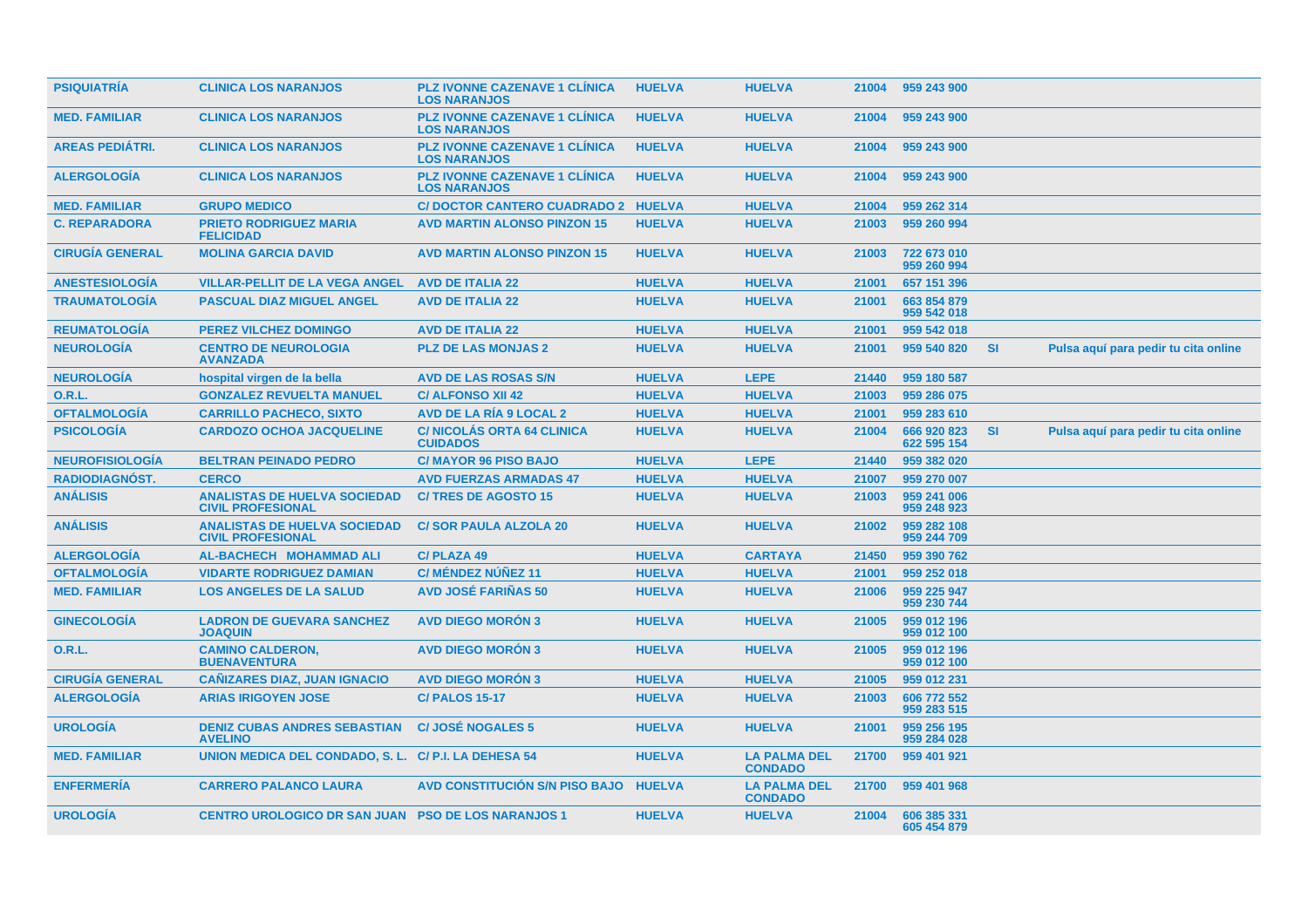| <b>GINECOLOGIA</b>     | <b>PEREZ LUJAN EDUARDO</b><br><b>GUILLERMO</b>                  | <b>PSO DE LOS NARANJOS 1</b>                                | <b>HUELVA</b> | <b>HUELVA</b>                        | 21004 | 959 544 000<br>608 855 911 |           |                                      |
|------------------------|-----------------------------------------------------------------|-------------------------------------------------------------|---------------|--------------------------------------|-------|----------------------------|-----------|--------------------------------------|
| <b>NEUROFISIOLOGIA</b> | <b>CLINICA LOS NARANJOS</b>                                     | <b>PSO DE LOS NARANJOS 1</b>                                | <b>HUELVA</b> | <b>HUELVA</b>                        | 21004 | 959 231 264                |           |                                      |
| <b>URGENCIAS</b>       | <b>CLINICA LOS NARANJOS</b>                                     | <b>PSO DE LOS NARANJOS 1</b>                                | <b>HUELVA</b> | <b>HUELVA</b>                        | 21004 | 959 243 900                |           |                                      |
| <b>ANESTESIOLOGÍA</b>  | <b>ALEMAN ANTON JOSE MIGUEL</b>                                 | <b>PSO DE LOS NARANJOS 1</b>                                | <b>HUELVA</b> | <b>HUELVA</b>                        | 21004 | 959 231 264                |           |                                      |
| <b>ENFERMERÍA</b>      | <b>CLINICA LOS NARANJOS</b>                                     | <b>PSO DE LOS NARANJOS 1</b>                                | <b>HUELVA</b> | <b>HUELVA</b>                        | 21004 | 959 231 264                |           |                                      |
| <b>CIRUGÍA GENERAL</b> | <b>CLINICA LOS NARANJOS</b>                                     | <b>PSO DE LOS NARANJOS 1</b>                                | <b>HUELVA</b> | <b>HUELVA</b>                        | 21004 | 617 531 624<br>959 243 900 |           |                                      |
| <b>CIRUGÍA GENERAL</b> | <b>MEDINA VELASCO DIEGO</b>                                     | <b>PSO DE LOS NARANJOS 1</b>                                | <b>HUELVA</b> | <b>HUELVA</b>                        | 21004 | 666 465 777<br>959 544 000 |           |                                      |
| <b>MED. INTERNA</b>    | <b>CLINICA LOS NARANJOS</b>                                     | <b>PSO DE LOS NARANJOS 1</b>                                | <b>HUELVA</b> | <b>HUELVA</b>                        | 21004 | 959 231 264                |           |                                      |
| <b>UROLOGÍA</b>        | <b>GOMEZ VELAZQUEZ MANUEL</b>                                   | <b>PSO DE LOS NARANJOS 1</b>                                | <b>HUELVA</b> | <b>HUELVA</b>                        | 21004 | 959 243 943                |           |                                      |
| <b>FISIOTERAPIA</b>    | <b>CENTRO DE FISIOTERAPIA STELLA</b><br><b>MARIS</b>            | <b>AVD ITALIA 15</b>                                        | <b>HUELVA</b> | <b>HUELVA</b>                        | 21001 | 655 854 246<br>959 261 988 |           |                                      |
| <b>ANÁLISIS</b>        | <b>ANALISTAS DE HUELVA SOCIEDAD</b><br><b>CIVIL PROFESIONAL</b> | <b>C/ REAL DE ABAJO 25</b>                                  | <b>HUELVA</b> | <b>VALVERDE DEL</b><br><b>CAMINO</b> | 21600 | 652 023 840<br>959 553 012 |           |                                      |
| <b>ONCOLOGIA</b>       | <b>CENTRO CLINICO ONCOLOGICO, S.</b><br>C.                      | <b>C/ PUNTA UMBRIA 8</b>                                    | <b>HUELVA</b> | <b>HUELVA</b>                        | 21002 | 696 448 912<br>959 284 071 |           |                                      |
| <b>CIRUGIA GENERAL</b> | <b>BECERRA GONZALEZ MIGUEL</b><br><b>DAVID</b>                  | <b>C/ PUNTA UMBRIA 8</b>                                    | <b>HUELVA</b> | <b>HUELVA</b>                        | 21002 | 674 013 428<br>959 242 100 |           |                                      |
| <b>DIGESTIVO</b>       | <b>SAENZ SOLIS RAFAEL</b>                                       | <b>C/ PUNTA UMBRIA 8</b>                                    | <b>HUELVA</b> | <b>HUELVA</b>                        | 21002 | 959 242 100                |           |                                      |
| <b>UROLOGÍA</b>        | <b>CENTRO UROLOGICO DR SAN JUAN C/ PUNTA UMBRIA 8</b>           |                                                             | <b>HUELVA</b> | <b>HUELVA</b>                        | 21002 | 959 242 100                |           |                                      |
| <b>ANESTESIOLOGIA</b>  | <b>HOSPITAL COSTA DE LA LUZ</b>                                 | <b>C/ PUNTA UMBRIA 8</b>                                    | <b>HUELVA</b> | <b>HUELVA</b>                        | 21002 | 959 242 100                |           |                                      |
| <b>GINECOLOGÍA</b>     | <b>GINEMED</b>                                                  | <b>C/ PUNTA UMBRIA 8</b>                                    | <b>HUELVA</b> | <b>HUELVA</b>                        | 21002 | 657 949 143<br>959 242 100 | <b>SI</b> | Pulsa aquí para pedir tu cita online |
| <b>UROLOGÍA</b>        | <b>DENIZ CUBAS ANDRES SEBASTIAN</b><br><b>AVELINO</b>           | <b>C/ PUNTA UMBRIA 8</b>                                    | <b>HUELVA</b> | <b>HUELVA</b>                        | 21002 | 679 986 331<br>959 242 100 |           |                                      |
| <b>DIGESTIVO</b>       | <b>PALLARES MANRIQUE HECTOR</b>                                 | <b>C/PUNTA UMBRIA 8</b>                                     | <b>HUELVA</b> | <b>HUELVA</b>                        | 21002 | 959 242 100                |           |                                      |
| <b>HEMATOLOGÍA</b>     | <b>RODRIGUEZ RODRIGUEZ JUAN</b><br><b>NICOLAS</b>               | <b>C/ PUNTA UMBRIA 8</b>                                    | <b>HUELVA</b> | <b>HUELVA</b>                        | 21002 | 959 242 100                |           |                                      |
| <b>DIGESTIVO</b>       | <b>CLÍNICA PLAZA DE LAS MONJAS</b>                              | <b>C/ PUNTA UMBRIA 8</b>                                    | <b>HUELVA</b> | <b>HUELVA</b>                        | 21002 | 959 242 100                |           |                                      |
| <b>NEUROLOGÍA</b>      | <b>HOSPITAL COSTA DE LA LUZ</b>                                 | <b>C/ PUNTA UMBRIA 8</b>                                    | <b>HUELVA</b> | <b>HUELVA</b>                        | 21002 | 959 242 100                |           |                                      |
| <b>MATRONA</b>         | <b>HOSPITAL COSTA DE LA LUZ</b>                                 | <b>C/ PUNTA UMBRIA 8</b>                                    | <b>HUELVA</b> | <b>HUELVA</b>                        | 21002 | 959 242 100<br>660 997 678 |           |                                      |
| <b>CIRUGÍA GENERAL</b> | <b>CLINICA LOS NARANJOS</b>                                     | <b>PLZ IVONNE CAZENAVE 1 CLÍNICA</b><br><b>LOS NARANJOS</b> | <b>HUELVA</b> | <b>HUELVA</b>                        | 21004 | 959 243 900                |           |                                      |
| <b>DIGESTIVO</b>       | <b>CLINICA LOS NARANJOS</b>                                     | <b>PLZ IVONNE CAZENAVE 1 CLÍNICA</b><br><b>LOS NARANJOS</b> | <b>HUELVA</b> | <b>HUELVA</b>                        | 21004 | 959 243 900                |           |                                      |
| <b>FISIOTERAPIA</b>    | <b>CLINICA FISIOTERAPIA SANIX</b><br><b>CARTAYA SL</b>          | C/ FERNANDO ÁLVAREZ GALÁN 1A                                | <b>HUELVA</b> | <b>CARTAYA</b>                       | 21450 | 653 338 317<br>959 390 800 |           |                                      |
| <b>ENFERMERIA</b>      | <b>CLINICA DEL CARMEN</b>                                       | <b>AVD DE ITALIA 22</b>                                     | <b>HUELVA</b> | <b>HUELVA</b>                        | 21001 | 959 542 018<br>959 263 568 |           |                                      |
| <b>NEUROCIRUGIA</b>    | <b>CENTRO DE NEUROLOGIA</b><br><b>AVANZADA</b>                  | <b>PLZ DE LAS MONJAS 2</b>                                  | <b>HUELVA</b> | <b>HUELVA</b>                        | 21001 | 959 540 820                | -SI       | Pulsa aquí para pedir tu cita online |
| <b>NEUROFISIOLOGIA</b> | <b>BELTRAN PEINADO PEDRO</b>                                    | <b>C/ ALONSO SANCHEZ 8</b>                                  | <b>HUELVA</b> | <b>HUELVA</b>                        | 21003 | 955 801 113<br>616 298 033 |           |                                      |
| <b>TRAUMATOLOGIA</b>   | <b>SALVADOR LUNA JOSE LUIS</b>                                  | <b>C/ ALONSO SÁNCHEZ 8</b>                                  | <b>HUELVA</b> | <b>HUELVA</b>                        | 21003 | 959 285 706                |           |                                      |
| <b>TRAUMATOLOGIA</b>   | hospital virgen de la bella                                     | <b>AVD DE LAS ROSAS S/N</b>                                 | <b>HUELVA</b> | <b>LEPE</b>                          | 21440 | 959 180 587                |           |                                      |
|                        |                                                                 |                                                             |               |                                      |       |                            |           |                                      |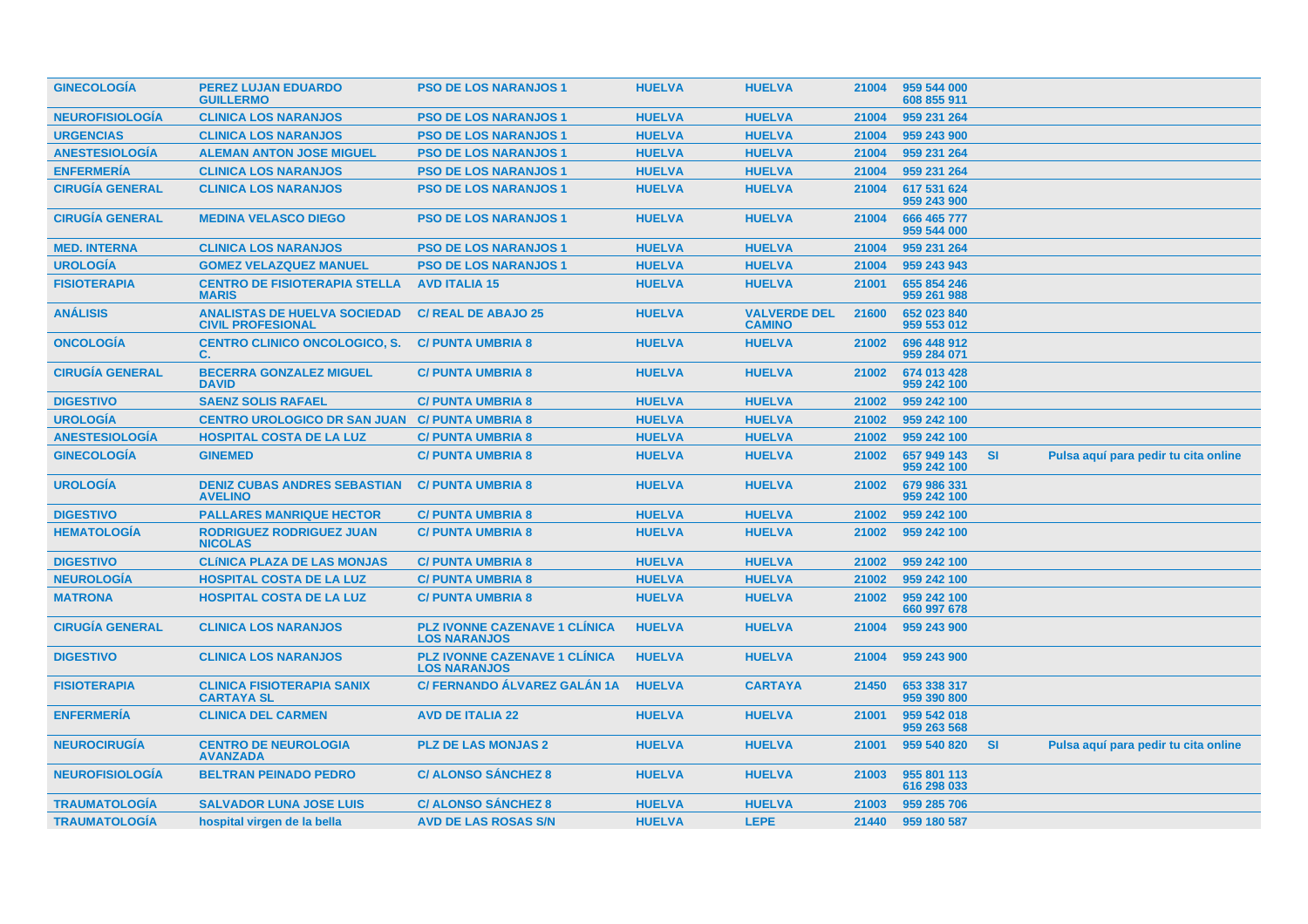| <b>UROLOGÍA</b>        | hospital virgen de la bella                                     | <b>AVD DE LAS ROSAS S/N</b>                                                               | <b>HUELVA</b> | <b>LEPE</b>                           | 21440 | 959 180 587                |
|------------------------|-----------------------------------------------------------------|-------------------------------------------------------------------------------------------|---------------|---------------------------------------|-------|----------------------------|
| <b>CIRUGÍA GENERAL</b> | hospital virgen de la bella                                     | <b>AVD DE LAS ROSAS S/N</b>                                                               | <b>HUELVA</b> | <b>LEPE</b>                           | 21440 | 959 180 587                |
| <b>ODONTOESTOMATOL</b> | <b>CLINICA MOLINA DENTAL</b>                                    | <b>AVD FEDERICO SILVA MUÑOZ 14</b>                                                        | <b>HUELVA</b> | <b>ISLA CRISTINA</b>                  | 21410 | 959 330 977                |
| <b>MED. INTERNA</b>    | <b>URGENCIAS SAN ROQUE LEPE</b>                                 | <b>AVD ANTONIO CONCEPCIÓN</b><br><b>REBOURA 28</b>                                        | <b>HUELVA</b> | <b>AYAMONTE</b>                       | 21400 | 959 382 020<br>647 912 847 |
| <b>ANÁLISIS</b>        | <b>ANALISTAS DE HUELVA SOCIEDAD</b><br><b>CIVIL PROFESIONAL</b> | <b>AVD ANTONIO CONCEPCION</b><br><b>REBOURA 28 URGENCIAS SAN</b><br><b>ROQUE AYAMONTE</b> | <b>HUELVA</b> | <b>AYAMONTE</b>                       | 21400 | 959 382 020                |
| <b>DIGESTIVO</b>       | <b>SAENZ SOLIS RAFAEL</b>                                       | <b>AVD AVENIDA ITALIA 22</b>                                                              | <b>HUELVA</b> | <b>HUELVA</b>                         | 21001 | 959 542 018                |
| <b>FISIOTERAPIA</b>    | <b>GARRIDO NUÑOZ JOSE DIEGO</b>                                 | <b>C/SANTA TERESA 1</b>                                                                   | <b>HUELVA</b> | <b>ARACENA</b>                        | 21200 | 661 966 650<br>658 965 754 |
| <b>PSICOLOGÍA</b>      | <b>DORADO DOMINGUEZ MARIA DEL</b><br><b>CARMEN</b>              | <b>AVD ALCALDE FEDERICO MOLINA</b><br><b>ORTA 32</b>                                      | <b>HUELVA</b> | <b>HUELVA</b>                         | 21007 | 624 211 103                |
| <b>PODOLOGÍA</b>       | <b>LOPEZ GASCON ANTONIO JESUS</b>                               | <b>C/ CALLE DUENDE 6</b>                                                                  | <b>HUELVA</b> | <b>MOGUER</b>                         | 21800 | 637 205 122                |
| <b>ALERGOLOGIA</b>     | <b>DONADO NORTES MONICA</b>                                     | <b>C/MAYOR 96 PISO BAJO</b>                                                               | <b>HUELVA</b> | <b>LEPE</b>                           | 21440 | 959 382 020                |
| <b>MED. FAMILIAR</b>   | <b>GRUPO SANITARIO C. M.</b>                                    | <b>C/TALERO 41</b>                                                                        | <b>HUELVA</b> | <b>CORTEGANA</b>                      | 21230 | 959 131 000                |
| <b>ALERGOLOGIA</b>     | <b>HINOJOSA JARA BELEN</b>                                      | <b>AVD ITALIA 11</b>                                                                      | <b>HUELVA</b> | <b>HUELVA</b>                         | 21001 | 663 854 879<br>959 542 018 |
| <b>MED. FAMILIAR</b>   | <b>CENTRO MEDICO CORIA</b>                                      | <b>C/SECTOR F 83 MATALASCAÑAS</b>                                                         | <b>HUELVA</b> | <b>ALMONTE</b>                        | 21760 | 676 447 162                |
| <b>CIRUGÍA GENERAL</b> | <b>CAÑIZARES DIAZ, JUAN IGNACIO</b>                             | <b>AVD DIEGO MORÓN 3</b>                                                                  | <b>HUELVA</b> | <b>HUELVA</b>                         | 21005 | 959 151 719<br>959 012 100 |
| <b>PSICOLOGÍA</b>      | <b>ALANIS PINTO MARIA ROCIO</b>                                 | <b>AVD CONSTITUCIÓN S/N PISO BAJO</b>                                                     | <b>HUELVA</b> | <b>LA PALMA DEL</b><br><b>CONDADO</b> | 21700 | 959 401 968                |
| <b>ENFERMERÍA</b>      | <b>NIEVES CAMPILLO ANA</b>                                      | C/ ATENCIÓN A DOMICILIO.                                                                  | <b>HUELVA</b> | <b>AYAMONTE</b>                       | 21400 | 649 069 815                |
| <b>TERAPIAS RESPIR</b> | <b>VIVISOL IBERICA S.L.</b>                                     | <b>C/ ATENCIÓN A DOMICILIO S/N</b>                                                        | <b>HUELVA</b> | <b>HUELVA</b>                         | 21007 |                            |
| <b>PODOLOGÍA</b>       | <b>SANCHEZ GARRIDO MIRIAM</b>                                   | <b>PLZ HOUSTON 16</b>                                                                     | <b>HUELVA</b> | <b>HUELVA</b>                         | 21006 | 959 817 970                |
| <b>GINECOLOGÍA</b>     | <b>PORRAS HIGALDO CRISTINA DE LA</b><br><b>PALMA</b>            | <b>C/DR RUBIO 8</b>                                                                       | <b>HUELVA</b> | <b>HUELVA</b>                         | 21002 | 959 254 837                |
| <b>FISIOTERAPIA</b>    | <b>CENTRO DE FISIOTERAPIA AXIS,</b><br>S.L.                     | <b>C/ MANUEL SANCHEZ 32</b>                                                               | <b>HUELVA</b> | <b>HUELVA</b>                         | 21006 | 959 270 761                |
| <b>MED. FAMILIAR</b>   | <b>RIQUELME GOMEZ GINES</b><br><b>CELESTINO</b>                 | <b>C/FRAILES 17</b>                                                                       | <b>HUELVA</b> | <b>CARTAYA</b>                        | 21450 | 959 392 204                |
| <b>OFTALMOLOGIA</b>    | <b>AULADELL SANIGER CRISTOBAL</b>                               | <b>PSO DE LOS NARANJOS 1</b>                                                              | <b>HUELVA</b> | <b>HUELVA</b>                         | 21004 | 959 544 000<br>608 855 911 |
| <b>CIRUGÍA GENERAL</b> | <b>MEDINA VELASCO DIEGO</b>                                     | <b>PSO DE LOS NARANJOS 1</b>                                                              | <b>HUELVA</b> | <b>HUELVA</b>                         | 21004 | 959 231 264<br>959 544 000 |
| <b>DIGESTIVO</b>       | <b>CLINICA LOS NARANJOS</b>                                     | <b>PSO DE LOS NARANJOS 1</b>                                                              | <b>HUELVA</b> | <b>HUELVA</b>                         | 21004 | 617 531 624<br>959 243 900 |
| RADIODIAGNÓST.         | <b>CLINICA LOS NARANJOS</b>                                     | <b>PSO DE LOS NARANJOS 1</b>                                                              | <b>HUELVA</b> | <b>HUELVA</b>                         | 21004 | 959 231 264<br>959 243 900 |
| <b>CIRUGÍA GENERAL</b> | <b>MOLINA GARCIA DAVID</b>                                      | <b>PSO DE LOS NARANJOS 1</b>                                                              | <b>HUELVA</b> | <b>HUELVA</b>                         | 21004 | 959 231 264                |
| <b>HOSP. GENERAL</b>   | <b>CLINICA LOS NARANJOS</b>                                     | <b>PSO DE LOS NARANJOS 1</b>                                                              | <b>HUELVA</b> | <b>HUELVA</b>                         | 21004 | 959 243 900                |
| 0.R.L.                 | <b>CAMINO CALDERON,</b><br><b>BUENAVENTURA</b>                  | <b>PSO DE LOS NARANJOS 1</b>                                                              | <b>HUELVA</b> | <b>HUELVA</b>                         | 21004 | 959 544 000<br>608 855 911 |
| <b>C. MAXILOFACIAL</b> | <b>GARCIA PACIOS MIGUEL</b>                                     | <b>C/LA PALMA1</b>                                                                        | <b>HUELVA</b> | <b>HUELVA</b>                         | 21002 | 959 263 230<br>659 944 496 |
| <b>TRAUMATOLOGIA</b>   | <b>GONZALEZ CHACON HIPOLITO</b>                                 | <b>AVD DIEGO MORÓN S/N</b>                                                                | <b>HUELVA</b> | <b>HUELVA</b>                         | 21005 | 959 012 100<br>676 409 752 |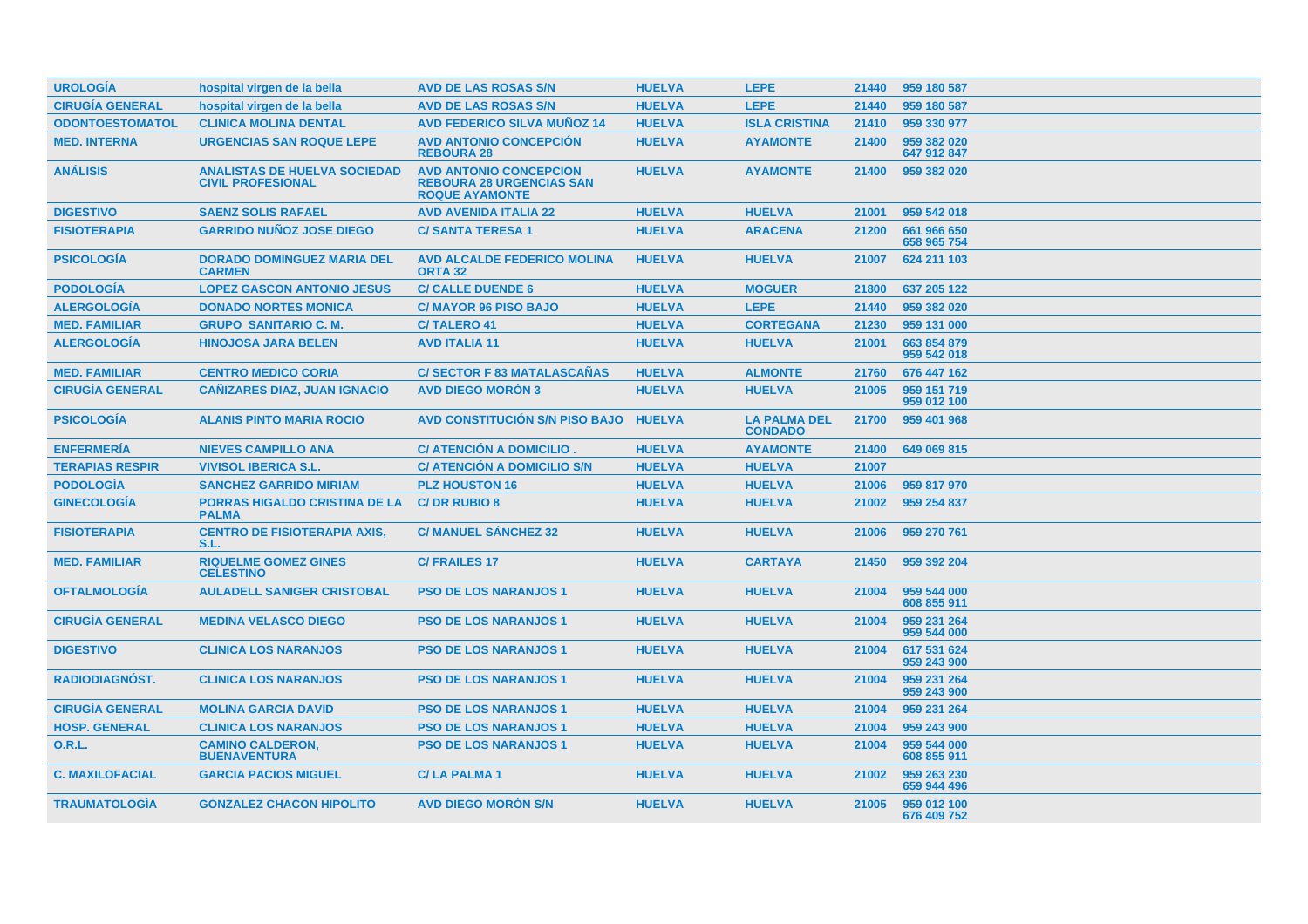| <b>GINECOLOGÍA</b>     | <b>PEREZ LUJAN EDUARDO</b><br><b>GUILLERMO</b>  | <b>C/LOS ROMEROS 10</b>                                     | <b>HUELVA</b> | <b>HUELVA</b>   | 21002 | 959 540 222                |
|------------------------|-------------------------------------------------|-------------------------------------------------------------|---------------|-----------------|-------|----------------------------|
| <b>DERMATOLOGÍA</b>    | <b>HOSPITAL COSTA DE LA LUZ</b>                 | <b>C/ PUNTA UMBRIA 8</b>                                    | <b>HUELVA</b> | <b>HUELVA</b>   | 21002 | 959 242 100<br>660 997 678 |
| <b>MATRONA</b>         | <b>GINEMED</b>                                  | <b>C/ PUNTA UMBRIA 8</b>                                    | <b>HUELVA</b> | <b>HUELVA</b>   | 21002 | 959 242 100<br>959 281 770 |
| <b>HOSP. GENERAL</b>   | <b>HOSPITAL COSTA DE LA LUZ</b>                 | <b>C/ PUNTA UMBRIA 8</b>                                    | <b>HUELVA</b> | <b>HUELVA</b>   | 21002 | 959 242 100                |
| <b>CIRUGÍA GENERAL</b> | <b>BELTRAN MIRANDA PABLO</b>                    | <b>C/PUNTA UMBRIA 8</b>                                     | <b>HUELVA</b> | <b>HUELVA</b>   | 21002 | 959 242 100<br>660 997 678 |
| <b>MATRONA</b>         | <b>GINEMED</b>                                  | <b>C/ PUNTA UMBRIA 8</b>                                    | <b>HUELVA</b> | <b>HUELVA</b>   | 21002 | 657 949 143<br>959 242 100 |
| <b>C. VASCULAR</b>     | <b>MENDEZ SANGIL BENITO</b>                     | <b>C/PUNTA UMBRIA 8</b>                                     | <b>HUELVA</b> | <b>HUELVA</b>   | 21002 | 959 242 100                |
| <b>C. VASCULAR</b>     | <b>GOMEZ RUIZ FRANCISCO TADEO</b>               | <b>C/PUNTA UMBRIA 8</b>                                     | <b>HUELVA</b> | <b>HUELVA</b>   | 21002 | 959 242 100                |
| <b>CIRUGÍA GENERAL</b> | <b>HOSPITAL COSTA DE LA LUZ</b>                 | <b>C/PUNTA UMBRIA 8</b>                                     | <b>HUELVA</b> | <b>HUELVA</b>   | 21002 | 959 242 100                |
| <b>ENDOCRINOLOGÍA</b>  | <b>INSTITUTO ANDALUZ DE</b><br>PEDIATRIA, S.L.  | <b>C/ PUNTA UMBRIA 8</b>                                    | <b>HUELVA</b> | <b>HUELVA</b>   | 21002 | 959 242 100<br>959 105 447 |
| <b>ENFERMERÍA</b>      | <b>HOSPITAL COSTA DE LA LUZ</b>                 | <b>C/PUNTA UMBRIA 8</b>                                     | <b>HUELVA</b> | <b>HUELVA</b>   | 21002 | 959 242 100                |
| <b>ENDOCRINOLOGIA</b>  | <b>BARRIOS MERINO ANTONIO</b>                   | <b>C/PUNTA UMBRIA 8</b>                                     | <b>HUELVA</b> | <b>HUELVA</b>   | 21002 | 959 242 100                |
| <b>DERMATOLOGÍA</b>    | <b>CLINICA LOS NARANJOS</b>                     | <b>PLZ IVONNE CAZENAVE 1 CLÍNICA</b><br><b>LOS NARANJOS</b> | <b>HUELVA</b> | <b>HUELVA</b>   | 21004 | 959 243 900                |
| <b>ALERGOLOGIA</b>     | <b>VALVERDE VAZQUEZ LUCIA</b>                   | <b>AVD DE ITALIA 22</b>                                     | <b>HUELVA</b> | <b>HUELVA</b>   | 21001 | 959 542 018                |
| <b>CIRUGIA GENERAL</b> | <b>BELTRAN MIRANDA PABLO</b>                    | <b>AVD DE ITALIA 22</b>                                     | <b>HUELVA</b> | <b>HUELVA</b>   | 21001 | 959 542 018                |
| RADIODIAGNÓST.         | hospital virgen de la bella                     | <b>AVD DE LAS ROSAS S/N</b>                                 | <b>HUELVA</b> | <b>LEPE</b>     | 21440 | 959 180 587                |
| <b>ANESTESIOLOGÍA</b>  | hospital virgen de la bella                     | <b>AVD DE LAS ROSAS S/N</b>                                 | <b>HUELVA</b> | <b>LEPE</b>     | 21440 | 959 180 587                |
| <b>ENFERMERÍA</b>      | <b>URGENCIAS SAN ROQUE LEPE</b>                 | <b>AVD ANTONIO CONCEPCIÓN</b><br><b>REBOURA 28</b>          | <b>HUELVA</b> | <b>AYAMONTE</b> | 21400 | 959 382 020<br>647 912 847 |
| <b>PSICOLOGÍA</b>      | <b>URGENCIAS SAN ROQUE LEPE</b>                 | <b>AVD ANTONIO CONCEPCIÓN</b><br><b>REBOURA 28</b>          | <b>HUELVA</b> | <b>AYAMONTE</b> | 21400 | 959 382 020<br>647 912 847 |
| <b>TRAUMATOLOGIA</b>   | RODRIGUEZ VAZQUEZ FRANCISCO                     | <b>AVD AVENIDA ITALIA 22</b>                                | <b>HUELVA</b> | <b>HUELVA</b>   | 21001 | 601 620 197<br>959 542 018 |
| <b>PODOLOGÍA</b>       | <b>CLINICA CAMBLOR COSTA</b>                    | <b>AVD AVENIDA ANDALUCIA 14</b>                             | <b>HUELVA</b> | <b>LEPE</b>     | 21440 | 959 732 401                |
| <b>FISIOTERAPIA</b>    | <b>URGENCIAS SAN ROQUE LEPE</b>                 | <b>C/MAYOR 96 PISO BAJO</b>                                 | <b>HUELVA</b> | <b>LEPE</b>     | 21440 | 959 382 020                |
| <b>AREAS PEDIÁTRI.</b> | <b>DE PAZ BAÑEZ MARIA</b><br><b>ENCARNACION</b> | <b>URB LA BUGANVILLA 68</b>                                 | <b>HUELVA</b> | <b>LEPE</b>     | 21449 | 959 263 344                |
| <b>ENFERMERÍA</b>      | <b>LOS ANGELES DE LA SALUD</b>                  | <b>AVD JOSÉ FARIÑAS 50</b>                                  | <b>HUELVA</b> | <b>HUELVA</b>   | 21006 | 959 225 947<br>959 230 744 |
| <b>PODOLOGIA</b>       | <b>LOS ANGELES DE LA SALUD</b>                  | <b>AVD JOSÉ FARIÑAS 50</b>                                  | <b>HUELVA</b> | <b>HUELVA</b>   | 21006 | 959 225 947<br>959 230 744 |
| <b>FISIOTERAPIA</b>    | <b>LOS ANGELES DE LA SALUD</b>                  | <b>AVD JOSÉ FARIÑAS 50</b>                                  | <b>HUELVA</b> | <b>HUELVA</b>   | 21006 | 959 225 947<br>959 230 744 |
| <b>TRAUMATOLOGIA</b>   | DE VEGA JIMENEZ JUVENAL                         | <b>C/SOR PAULA ALZOLA 20</b>                                | <b>HUELVA</b> | <b>HUELVA</b>   | 21002 | 959 282 108                |
| <b>URGENCIAS</b>       | <b>CENTRO MEDICO CORIA</b>                      | <b>C/SECTOR F 83 MATALASCAÑAS</b>                           | <b>HUELVA</b> | <b>ALMONTE</b>  | 21760 |                            |
| <b>OFTALMOLOGÍA</b>    | <b>RUIZ VEGA MIGUEL CARLOS</b>                  | <b>AVD DIEGO MORON 3</b>                                    | <b>HUELVA</b> | <b>HUELVA</b>   | 21005 | 959 012 196<br>959 012 100 |
| <b>CARDIOLOGIA</b>     | <b>MORIÑA VAZQUEZ PABLO</b>                     | <b>AVD DIEGO MORON 3</b>                                    | <b>HUELVA</b> | <b>HUELVA</b>   | 21005 |                            |
| <b>NEUMOLOGÍA</b>      | <b>FIGUEROA DE LA GUARDIA</b><br><b>EDUARDO</b> | <b>AVD DIEGO MORÓN 3</b>                                    | <b>HUELVA</b> | <b>HUELVA</b>   | 21005 | 959 012 196<br>959 012 100 |
| <b>NEUMOLOGIA</b>      | <b>MARTINEZ CUADROS CARLOS</b>                  | <b>C/ FERNANDO EL CATOLICO 20</b>                           | <b>HUELVA</b> | <b>HUELVA</b>   | 21003 | 959 250 763                |
|                        |                                                 |                                                             |               |                 |       |                            |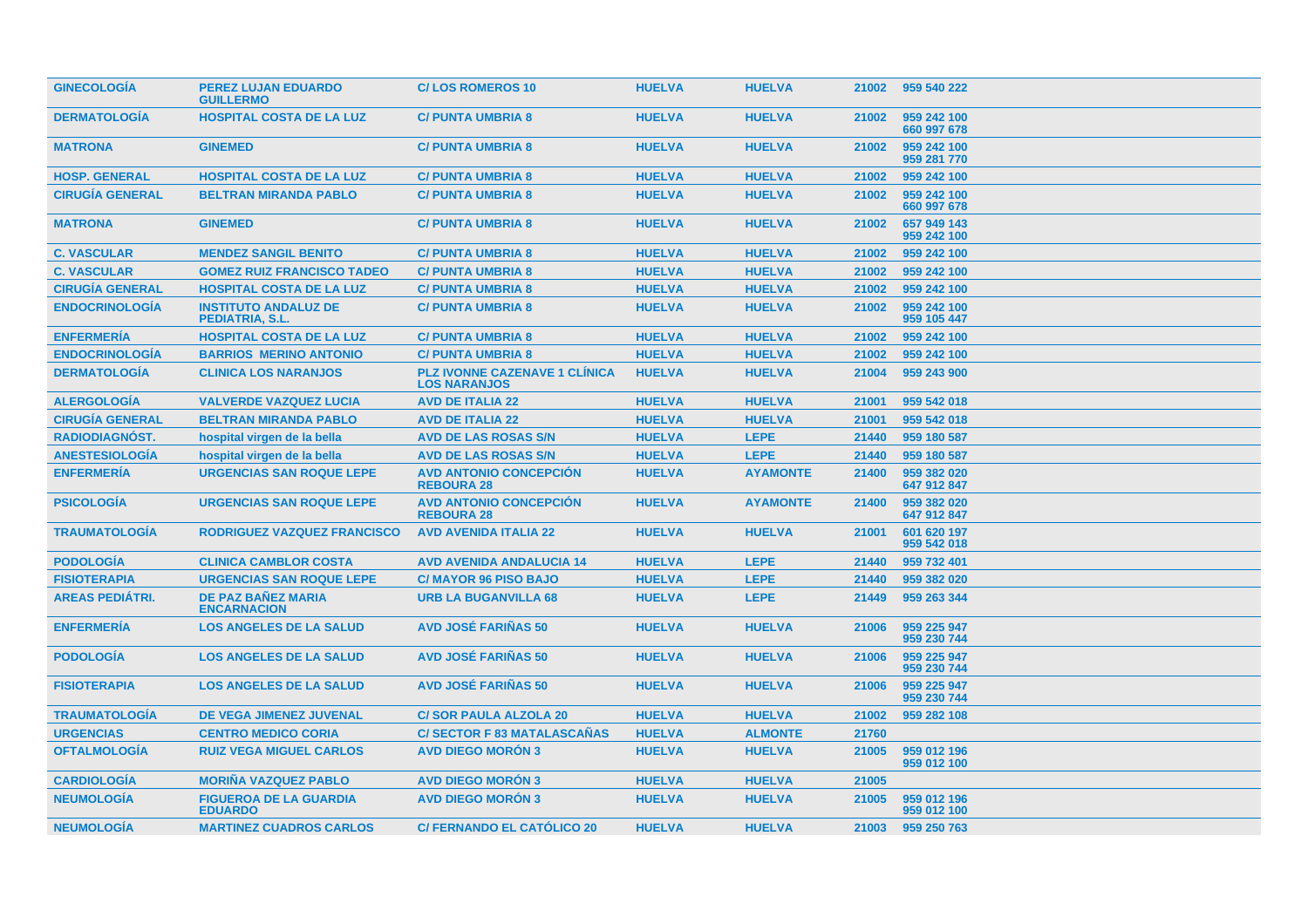| <b>TRANSPORTE</b>      | <b>AMBULANCIAS TRANSCABELLO</b>                                 | <b>C/ALOSNO 10</b>                                           | <b>HUELVA</b> | <b>HUELVA</b>                                    | 21006 | 959 281 082<br>657 938 702 |
|------------------------|-----------------------------------------------------------------|--------------------------------------------------------------|---------------|--------------------------------------------------|-------|----------------------------|
| <b>MED. FAMILIAR</b>   | <b>URGENCIAS SAN ROQUE LEPE</b>                                 | <b>C/ ATENCION A DOMICILIO.</b>                              | <b>HUELVA</b> | <b>LEPE</b>                                      | 21440 | 959 382 020                |
| <b>MATRONA</b>         | <b>MANZANO SOLIS ANTONIO</b>                                    | <b>C/HOSPITALES DE LA PROVINCIA</b><br>S/N                   | <b>HUELVA</b> | <b>HUELVA</b>                                    | 21001 | 959 257 619                |
| <b>ANÁLISIS</b>        | <b>ANALISTAS DE HUELVA SOCIEDAD</b><br><b>CIVIL PROFESIONAL</b> | <b>C/MARIANO AYALA 1</b>                                     | <b>HUELVA</b> | <b>BOLLULLOS PAR 21710</b><br><b>DEL CONDADO</b> |       | 959 410 904                |
| <b>ODONTOESTOMATOL</b> | <b>CLINICA DENTAL HUELVA, S.L.</b>                              | C/VÁZQUEZ LÓPEZ 25 PISO BAJO-<br><b>PTAB</b>                 | <b>HUELVA</b> | <b>HUELVA</b>                                    | 21001 | 959 541 472                |
| <b>MED. FAMILIAR</b>   | <b>ALANIS PINTO MARIA ROCIO</b>                                 | <b>AVD CONSTITUCIÓN S/N PISO BAJO</b>                        | <b>HUELVA</b> | <b>LA PALMA DEL</b><br><b>CONDADO</b>            | 21700 |                            |
| <b>MED. FAMILIAR</b>   | <b>GOMEZ-BASTERO MANJON JUAN</b><br><b>ANTONIO</b>              | <b>C/ CATALANES 3</b>                                        | <b>HUELVA</b> | <b>ISLA CRISTINA</b>                             | 21410 | 959 331 944                |
| 0.R.L.                 | <b>JARAMILLO PEREZ FRANCISCO</b><br><b>JAVIER ALBERTO</b>       | C/ SAN JOSÉ 7 PISO 3º                                        | <b>HUELVA</b> | <b>HUELVA</b>                                    | 21002 | 959 280 844<br>676 994 502 |
| <b>OFTALMOLOGÍA</b>    | <b>CARRILLO PACHECO, SIXTO</b>                                  | <b>PSO DE LOS NARANJOS 1</b>                                 | <b>HUELVA</b> | <b>HUELVA</b>                                    | 21004 | 959 231 264<br>605 454 879 |
| <b>TRAUMATOLOGIA</b>   | <b>SALVADOR LUNA JOSE LUIS</b>                                  | <b>PSO DE LOS NARANJOS 1</b>                                 | <b>HUELVA</b> | <b>HUELVA</b>                                    | 21004 | 959 243 900<br>609 754 820 |
| <b>UROLOGÍA</b>        | <b>CLINICA LOS NARANJOS</b>                                     | <b>PSO DE LOS NARANJOS 1</b>                                 | <b>HUELVA</b> | <b>HUELVA</b>                                    | 21004 | 959 243 900<br>959 231 254 |
| 0.R.L.                 | <b>CLINICA LOS NARANJOS</b>                                     | <b>PSO DE LOS NARANJOS 1</b>                                 | <b>HUELVA</b> | <b>HUELVA</b>                                    | 21004 | 959 231 264<br>959 243 900 |
| <b>PSICOLOGÍA</b>      | <b>SANCHEZ GOMEZ MARIA</b>                                      | <b>AVD ALAMEDA SUNDHEIM 28</b><br><b>PALACIO DE JUSTICIA</b> | <b>HUELVA</b> | <b>HUELVA</b>                                    | 21004 | 959 242 459                |
| <b>PODOLOGIA</b>       | <b>ESTEBAN PEREZ MARIA DEL</b><br><b>CARMEN</b>                 | <b>C/ PADRE ALVAREZ 18</b>                                   | <b>HUELVA</b> | <b>AYAMONTE</b>                                  | 21400 | 959 471 097<br>615 171 617 |
| <b>C. REPARADORA</b>   | <b>HOSPITAL COSTA DE LA LUZ</b>                                 | <b>C/ PUNTA UMBRIA 8</b>                                     | <b>HUELVA</b> | <b>HUELVA</b>                                    | 21002 | 959 242 100<br>660 997 678 |
| <b>REUMATOLOGIA</b>    | <b>HOSPITAL COSTA DE LA LUZ</b>                                 | <b>C/PUNTA UMBRIA 8</b>                                      | <b>HUELVA</b> | <b>HUELVA</b>                                    | 21002 | 959 242 100                |
| <b>REHABILITACIÓN</b>  | <b>EGUINO TOSCANO PEDRO LUCAS</b>                               | <b>C/PUNTA UMBRIA 8</b>                                      | <b>HUELVA</b> | <b>HUELVA</b>                                    | 21002 | 959 242 100                |
| <b>NEUROLOGÍA</b>      | <b>CENTRO DE NEUROLOGIA</b><br><b>AVANZADA</b>                  | <b>C/PUNTA UMBRIA 8</b>                                      | <b>HUELVA</b> | <b>HUELVA</b>                                    | 21002 | 959 242 100                |
| <b>C. CARDIOVASC.</b>  | <b>NEOLASER CARDIOVASCULAR</b>                                  | <b>C/ PUNTA UMBRIA 8</b>                                     | <b>HUELVA</b> | <b>HUELVA</b>                                    | 21002 | 959 242 100<br>660 997 678 |
| <b>NEUMOLOGÍA</b>      | <b>HOSPITAL COSTA DE LA LUZ</b>                                 | <b>C/PUNTA UMBRIA 8</b>                                      | <b>HUELVA</b> | <b>HUELVA</b>                                    | 21002 | 959 242 100<br>660 997 678 |
| <b>CARDIOLOGIA</b>     | <b>HOSPITAL COSTA DE LA LUZ</b>                                 | <b>C/PUNTA UMBRIA 8</b>                                      | <b>HUELVA</b> | <b>HUELVA</b>                                    | 21002 | 959 242 100                |
| <b>TRAUMATOLOGÍA</b>   | <b>CLINICA LOS NARANJOS</b>                                     | <b>PLZ IVONNE CAZENAVE 1 CLINICA</b><br><b>LOS NARANJOS</b>  | <b>HUELVA</b> | <b>HUELVA</b>                                    | 21004 | 959 243 900                |
| <b>FISIOTERAPIA</b>    | <b>VAZQUEZ GALVAN ELIZABETH</b>                                 | <b>AVD ANDALUCIA 37</b>                                      | <b>HUELVA</b> | <b>AYAMONTE</b>                                  | 21400 | 665 537 331                |
| <b>FISIOTERAPIA</b>    | <b>AC SERVICIO MEDICO</b>                                       | <b>C/BULEVER DEL AGUA S/N</b><br><b>LOCALES 84,85 Y 86</b>   | <b>HUELVA</b> | <b>PUNTA UMBRIA</b>                              | 21100 | 639 000 626<br>959 374 802 |
| <b>HEMATOLOGÍA</b>     | <b>RODRIGUEZ RODRIGUEZ JUAN</b><br><b>NICOLAS</b>               | <b>AVD DE ITALIA 22 PISO BAJO</b>                            | <b>HUELVA</b> | <b>HUELVA</b>                                    | 21001 | 606 266 420                |
| <b>PUERICULTURA</b>    | <b>MIRA TOSCANO LUISA MARIA</b>                                 | <b>AVD DE ITALIA 22 PISO BAJO</b>                            | <b>HUELVA</b> | <b>HUELVA</b>                                    | 21001 | 959 542 018                |
| <b>MED. FAMILIAR</b>   | <b>CLINICA DEL CARMEN</b>                                       | <b>AVD DE ITALIA 22</b>                                      | <b>HUELVA</b> | <b>HUELVA</b>                                    | 21001 | 959 542 018<br>959 263 568 |
| <b>PSICOLOGIA</b>      | <b>CLÍNICA PLAZA DE LAS MONJAS</b>                              | <b>PLZ DE LAS MONJAS 2</b>                                   | <b>HUELVA</b> | <b>HUELVA</b>                                    | 21001 | 959 540 820                |
| <b>DIGESTIVO</b>       | <b>CLÍNICA PLAZA DE LAS MONJAS</b>                              | <b>PLZ DE LAS MONJAS 2</b>                                   | <b>HUELVA</b> | <b>HUELVA</b>                                    | 21001 | 959 540 820                |
|                        |                                                                 |                                                              |               |                                                  |       |                            |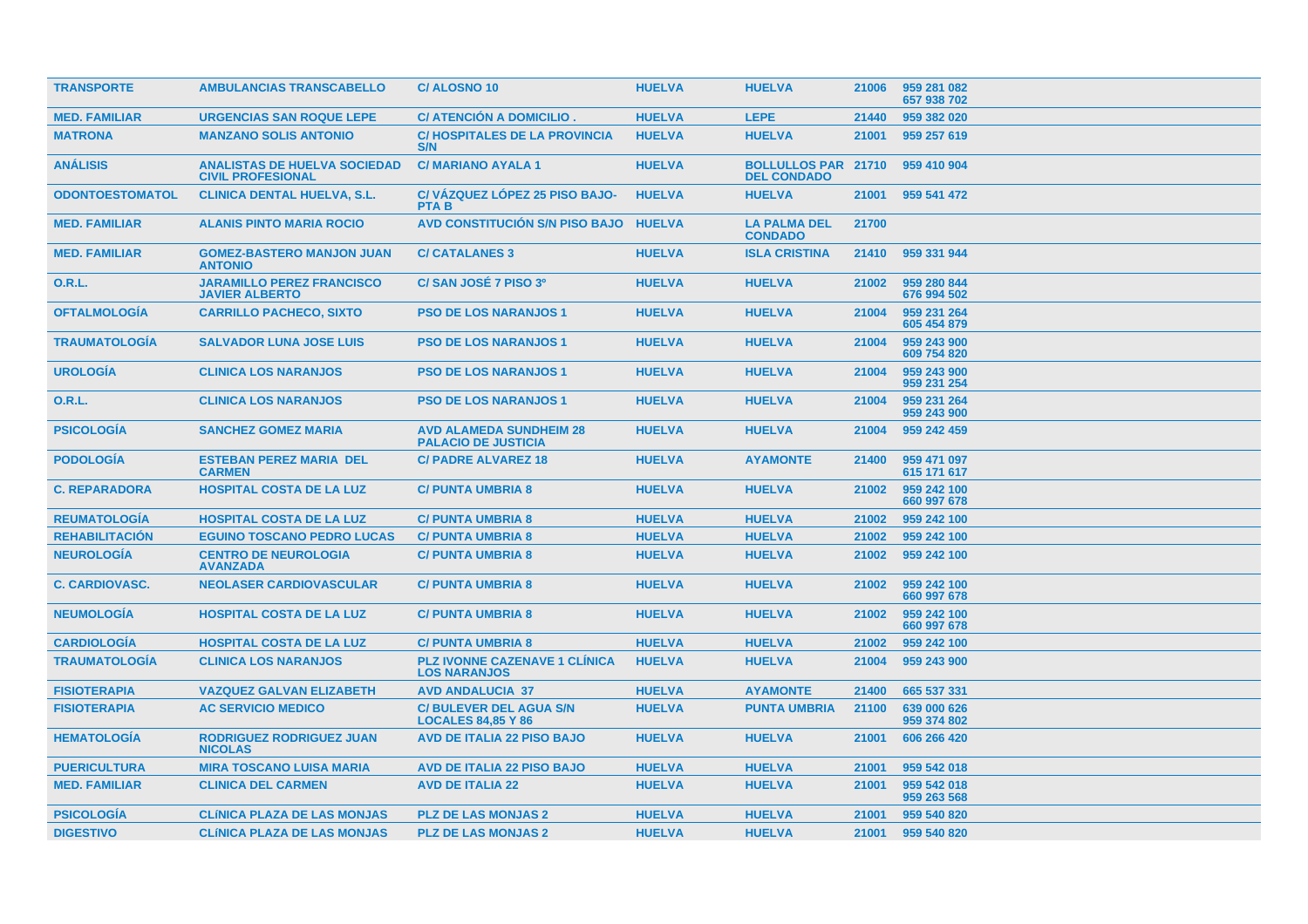| <b>GINECOLOGIA</b>     | <b>SANTANA VERANO ENCARNACION</b>                     | <b>AVD DE LA RIA 7 CENTRO MEDICO</b><br>AV. DE LA RIA 7                                 | <b>HUELVA</b> | <b>HUELVA</b>   | 21001 | 959 257 018<br>617 361 966 |
|------------------------|-------------------------------------------------------|-----------------------------------------------------------------------------------------|---------------|-----------------|-------|----------------------------|
| <b>DIGESTIVO</b>       | hospital virgen de la bella                           | <b>AVD DE LAS ROSAS S/N</b>                                                             | <b>HUELVA</b> | <b>LEPE</b>     | 21440 | 959 180 587                |
| <b>OFTALMOLOGIA</b>    | hospital virgen de la bella                           | <b>AVD DE LAS ROSAS S/N</b>                                                             | <b>HUELVA</b> | <b>LEPE</b>     | 21440 | 959 180 587                |
| <b>RADIODIAGNOST.</b>  | <b>URGENCIAS SAN ROQUE LEPE</b>                       | <b>AVD ANTONIO CONCEPCIÓN</b><br><b>REBOURA 28</b>                                      | <b>HUELVA</b> | <b>AYAMONTE</b> | 21400 | 959 382 020<br>647 912 847 |
| <b>AREAS PEDIÁTRI.</b> | <b>URGENCIAS SAN ROQUE LEPE</b>                       | <b>AVD ANTONIO CONCEPCION</b><br><b>REBOURA 28</b>                                      | <b>HUELVA</b> | <b>AYAMONTE</b> | 21400 | 959 382 020<br>647 912 847 |
| 0.R.L.                 | <b>URGENCIAS SAN ROQUE LEPE</b>                       | <b>AVD ANTONIO CONCEPCIÓN</b><br><b>REBOURA 28</b>                                      | <b>HUELVA</b> | <b>AYAMONTE</b> | 21400 | 959 382 020<br>647 912 847 |
| <b>PODOLOGÍA</b>       | <b>CLINICA DEL PIE "PODOCENTRO"</b>                   | <b>C/ ALFONSO XII 9</b>                                                                 | <b>HUELVA</b> | <b>HUELVA</b>   | 21003 | 959 283 707                |
| <b>MED. FAMILIAR</b>   | <b>ARAZOLA PEREZ JUAN ANTONIO</b>                     | <b>C/MARINA 13</b>                                                                      | <b>HUELVA</b> | <b>HUELVA</b>   | 21001 | 605 232 092                |
| <b>ANÁLISIS</b>        | <b>LABORATORIO ECHEVARNE</b>                          | <b>AVD ESCULTORA MISS WHITNEY 7</b><br><b>CENTRO MAS PREVENCION</b>                     | <b>HUELVA</b> | <b>HUELVA</b>   | 21003 | 900 909 110                |
| <b>FISIOTERAPIA</b>    | <b>HERRERA BERNAL MARTA</b>                           | <b>C/ SÉNECA S/N ESQUINA CON</b><br><b>CALLE SAN QUINTIN Y CALLE</b><br><b>PACIFICO</b> | <b>HUELVA</b> | <b>NERVA</b>    | 21670 | 666 695 495                |
| <b>ENFERMERÍA</b>      | <b>URGENCIAS SAN ROQUE LEPE</b>                       | <b>C/ MAYOR 96 PISO BAJO</b>                                                            | <b>HUELVA</b> | <b>LEPE</b>     | 21440 | 959 382 020                |
| <b>CIRUGÍA GENERAL</b> | <b>LOPEZ MEDEL JOSE MANUEL</b>                        | <b>C/MAYOR 96 PISO BAJO</b>                                                             | <b>HUELVA</b> | <b>LEPE</b>     | 21440 | 959 382 020                |
| <b>TRAUMATOLOGÍA</b>   | DE VEGA JIMENEZ JUVENAL                               | <b>C/MAYOR 96 PISO BAJO</b>                                                             | <b>HUELVA</b> | <b>LEPE</b>     | 21440 | 959 382 020                |
| <b>OFTALMOLOGÍA</b>    | <b>MORA GARCIA JUAN</b>                               | <b>C/MAYOR 96 PISO BAJO</b>                                                             | <b>HUELVA</b> | <b>LEPE</b>     | 21440 | 959 382 020                |
| <b>GINECOLOGÍA</b>     | <b>CARRASCAL BELDA, TOMAS</b>                         | <b>C/DOCTOR FRANCISCO VÁZQUEZ</b><br><b>LIMON 6</b>                                     | <b>HUELVA</b> | <b>HUELVA</b>   | 21002 | 959 241 000                |
| <b>CARDIOLOGIA</b>     | <b>ANTON LILLO JOSE MIGUEL</b>                        | <b>C/ CIUDAD DE ARACENA 6</b>                                                           | <b>HUELVA</b> | <b>HUELVA</b>   | 21001 | 959 260 994                |
| <b>ANESTESIOLOGÍA</b>  | <b>MARTIN MARTIN JOSE MANUEL</b>                      | <b>AVD DIEGO MORÓN 3</b>                                                                | <b>HUELVA</b> | <b>HUELVA</b>   | 21005 | 959 012 100<br>959 545 022 |
| <b>DIGESTIVO</b>       | <b>PALLARES MANRIQUE HECTOR</b>                       | <b>AVD DIEGO MORÓN 3</b>                                                                | <b>HUELVA</b> | <b>HUELVA</b>   | 21005 | 959 151 719<br>959 012 100 |
| <b>CARDIOLOGIA</b>     | <b>ANTON LILLO JOSE MIGUEL</b>                        | <b>AVD DIEGO MORÓN 3</b>                                                                | <b>HUELVA</b> | <b>HUELVA</b>   | 21005 | 959 012 196<br>959 012 100 |
| <b>C. MAXILOFACIAL</b> | <b>GARCIA PACIOS MIGUEL</b>                           | <b>AVD DIEGO MORON 3</b>                                                                | <b>HUELVA</b> | <b>HUELVA</b>   | 21005 | 959 151 719<br>959 012 100 |
| <b>GINECOLOGIA</b>     | <b>CARRASCAL BELDA, TOMAS</b>                         | <b>AVD DIEGO MORON 3</b>                                                                | <b>HUELVA</b> | <b>HUELVA</b>   | 21005 | 959 012 196<br>959 012 100 |
| <b>ENFERMERÍA</b>      | <b>URGENCIAS SAN ROQUE LEPE</b>                       | C/ ATENCIÓN A DOMICILIO.                                                                | <b>HUELVA</b> | <b>LEPE</b>     | 21440 | 959 382 020                |
| <b>CIRUGÍA GENERAL</b> | <b>LOPEZ MEDEL JOSE MANUEL</b>                        | <b>C/RASCÓN 47</b>                                                                      | <b>HUELVA</b> | <b>HUELVA</b>   | 21001 | 959 541 496<br>959 257 372 |
| <b>CARDIOLOGÍA</b>     | <b>LOPEZ COLON JOSE</b>                               | <b>AVD ALEMANIA 58</b>                                                                  | <b>HUELVA</b> | <b>HUELVA</b>   | 21002 | 959 249 621                |
| <b>PSICOLOGIA</b>      | <b>GABINETE DE PSICOLOGIA ISABEL</b><br><b>GARCIA</b> | <b>C/PLUS ULTRA 9-11</b>                                                                | <b>HUELVA</b> | <b>HUELVA</b>   | 21001 | 959 240 984                |
| <b>PODOLOGÍA</b>       | <b>GARCIA-ORTA PERLES MARIA DEL</b><br><b>CARMEN</b>  | <b>C/ ALONSO BARBA 26</b>                                                               | <b>HUELVA</b> | <b>LEPE</b>     | 21440 | 959 384 323                |
| <b>TRAUMATOLOGIA</b>   | <b>CLINICA LOS NARANJOS</b>                           | <b>PSO DE LOS NARANJOS 1</b>                                                            | <b>HUELVA</b> | <b>HUELVA</b>   | 21004 | 959 243 900                |
| <b>DIGESTIVO</b>       | <b>PALLARES MANRIQUE HECTOR</b>                       | <b>PSO DE LOS NARANJOS 1</b>                                                            | <b>HUELVA</b> | <b>HUELVA</b>   | 21004 | 959 544 000<br>608 855 911 |
| 0.R.L.                 | <b>CAMPOS DEL ALAMO, MIGUEL</b><br><b>ANGEL</b>       | <b>PSO DE LOS NARANJOS 1</b>                                                            | <b>HUELVA</b> | <b>HUELVA</b>   | 21004 | 959 246 577<br>606 385 331 |
| <b>REUMATOLOGÍA</b>    | <b>CLINICA LOS NARANJOS</b>                           | <b>PSO DE LOS NARANJOS 1</b>                                                            | <b>HUELVA</b> | <b>HUELVA</b>   | 21004 | 959 231 264                |
|                        |                                                       |                                                                                         |               |                 |       |                            |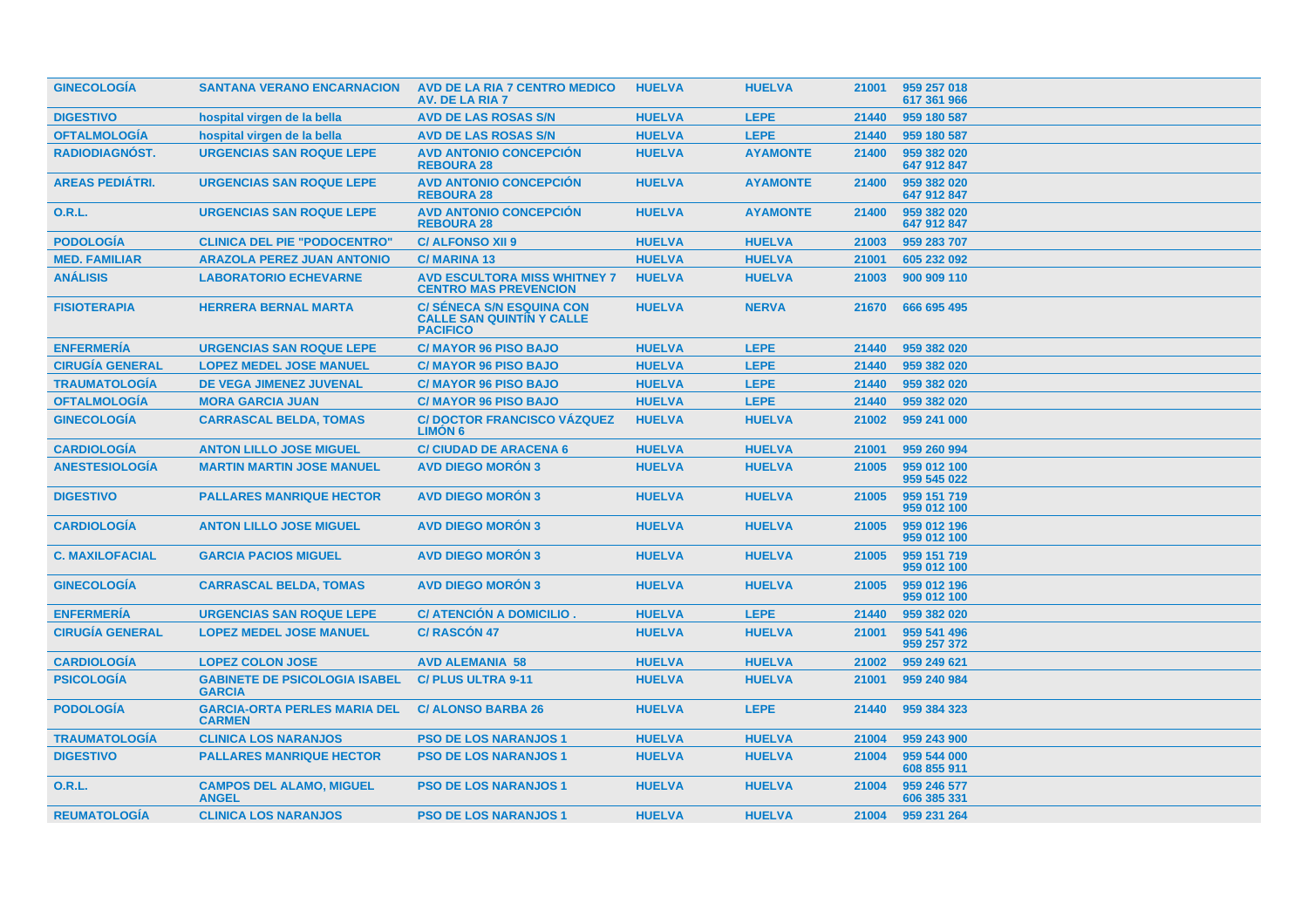| <b>GINECOLOGIA</b><br><b>MED. FAMILIAR</b><br><b>ANESTESIOLOGÍA</b><br><b>ANÁLISIS</b><br>0.R.L.<br>RADIODIAGNÓST.<br><b>O.R.L.</b><br><b>CIRUGIA GENERAL</b> | <b>SANTOS MORA JOSE CARLOS</b><br><b>AGUADO NUÑEZ-CORNEJO</b><br><b>ANTONIO</b><br><b>GARCIA GARCIA FRANCISCO</b><br><b>ANALISTAS DE HUELVA SOCIEDAD</b><br><b>CIVIL PROFESIONAL</b><br><b>CLINICA O.R.L. TARTESSOS</b><br><b>HOSPITAL COSTA DE LA LUZ</b><br><b>CAMINO CALDERON,</b><br><b>BUENAVENTURA</b><br><b>HOSPITAL COSTA DE LA LUZ</b><br><b>CLINICA LOS NARANJOS</b> | C/GOYA 3<br><b>C/ALONSO SANCHEZ 11</b><br><b>C/INGENIERO ANTONIO CASTILLO</b><br>27<br><b>C/TRIGUEROS 5 SAN JUAN DEL</b><br><b>PUERTO</b><br><b>C/PUNTA UMBRIA 8</b><br><b>C/PUNTA UMBRIA 8</b><br><b>C/PUNTA UMBRIA 8</b><br><b>C/ PUNTA UMBRIA 8</b><br><b>PLZ IVONNE CAZENAVE 1 CLINICA</b> | <b>HUELVA</b><br><b>HUELVA</b><br><b>HUELVA</b><br><b>HUELVA</b><br><b>HUELVA</b><br><b>HUELVA</b><br><b>HUELVA</b><br><b>HUELVA</b> | <b>BOLLULLOS PAR 21710</b><br><b>DEL CONDADO</b><br><b>HUELVA</b><br><b>ALJARAQUE</b><br><b>SAN JUAN DEL</b><br><b>PUERTO</b><br><b>HUELVA</b><br><b>HUELVA</b><br><b>HUELVA</b> | 21003<br>21120<br>21610<br>21002<br>21002<br>21002 | 959 412 536<br>630 459 235<br>959 241 101<br>619 207 696<br>959 497 248<br>959 226 322<br>665 685 521<br>959 257 700<br>959 242 100 |
|---------------------------------------------------------------------------------------------------------------------------------------------------------------|--------------------------------------------------------------------------------------------------------------------------------------------------------------------------------------------------------------------------------------------------------------------------------------------------------------------------------------------------------------------------------|------------------------------------------------------------------------------------------------------------------------------------------------------------------------------------------------------------------------------------------------------------------------------------------------|--------------------------------------------------------------------------------------------------------------------------------------|----------------------------------------------------------------------------------------------------------------------------------------------------------------------------------|----------------------------------------------------|-------------------------------------------------------------------------------------------------------------------------------------|
|                                                                                                                                                               |                                                                                                                                                                                                                                                                                                                                                                                |                                                                                                                                                                                                                                                                                                |                                                                                                                                      |                                                                                                                                                                                  |                                                    |                                                                                                                                     |
|                                                                                                                                                               |                                                                                                                                                                                                                                                                                                                                                                                |                                                                                                                                                                                                                                                                                                |                                                                                                                                      |                                                                                                                                                                                  |                                                    |                                                                                                                                     |
|                                                                                                                                                               |                                                                                                                                                                                                                                                                                                                                                                                |                                                                                                                                                                                                                                                                                                |                                                                                                                                      |                                                                                                                                                                                  |                                                    |                                                                                                                                     |
|                                                                                                                                                               |                                                                                                                                                                                                                                                                                                                                                                                |                                                                                                                                                                                                                                                                                                |                                                                                                                                      |                                                                                                                                                                                  |                                                    |                                                                                                                                     |
|                                                                                                                                                               |                                                                                                                                                                                                                                                                                                                                                                                |                                                                                                                                                                                                                                                                                                |                                                                                                                                      |                                                                                                                                                                                  |                                                    |                                                                                                                                     |
|                                                                                                                                                               |                                                                                                                                                                                                                                                                                                                                                                                |                                                                                                                                                                                                                                                                                                |                                                                                                                                      |                                                                                                                                                                                  |                                                    |                                                                                                                                     |
|                                                                                                                                                               |                                                                                                                                                                                                                                                                                                                                                                                |                                                                                                                                                                                                                                                                                                |                                                                                                                                      |                                                                                                                                                                                  |                                                    | 959 242 100                                                                                                                         |
|                                                                                                                                                               |                                                                                                                                                                                                                                                                                                                                                                                |                                                                                                                                                                                                                                                                                                |                                                                                                                                      | <b>HUELVA</b>                                                                                                                                                                    | 21002                                              | 959 242 100<br>660 997 678                                                                                                          |
| <b>UROLOGÍA</b>                                                                                                                                               |                                                                                                                                                                                                                                                                                                                                                                                | <b>LOS NARANJOS</b>                                                                                                                                                                                                                                                                            | <b>HUELVA</b>                                                                                                                        | <b>HUELVA</b>                                                                                                                                                                    | 21004                                              | 959 243 900                                                                                                                         |
| <b>ENFERMERÍA</b>                                                                                                                                             | <b>AC SERVICIO MEDICO</b>                                                                                                                                                                                                                                                                                                                                                      | <b>C/ BULEVER DEL AGUA S/N</b><br><b>LOCALES 84.85 Y 86</b>                                                                                                                                                                                                                                    | <b>HUELVA</b>                                                                                                                        | <b>PUNTA UMBRIA</b>                                                                                                                                                              | 21100                                              | 639 000 626<br>959 374 802                                                                                                          |
| 0.R.L.                                                                                                                                                        | <b>CLINICA O.R.L. TARTESSOS</b>                                                                                                                                                                                                                                                                                                                                                | <b>AVD DE ITALIA 22</b>                                                                                                                                                                                                                                                                        | <b>HUELVA</b>                                                                                                                        | <b>HUELVA</b>                                                                                                                                                                    | 21001                                              | 959 257 700<br>959 542 018                                                                                                          |
| <b>PSIQUIATRIA</b>                                                                                                                                            | <b>CLÍNICA PLAZA DE LAS MONJAS</b>                                                                                                                                                                                                                                                                                                                                             | <b>PLZ DE LAS MONJAS 2</b>                                                                                                                                                                                                                                                                     | <b>HUELVA</b>                                                                                                                        | <b>HUELVA</b>                                                                                                                                                                    | 21001                                              | 959 540 820                                                                                                                         |
| <b>ALERGOLOGIA</b>                                                                                                                                            | <b>MORENO GARCIA VICTORIA</b>                                                                                                                                                                                                                                                                                                                                                  | <b>AVD DE LA RIA 7 CENTRO MEDICO</b><br>AV. DE LA RIA 7                                                                                                                                                                                                                                        | <b>HUELVA</b>                                                                                                                        | <b>HUELVA</b>                                                                                                                                                                    | 21001                                              | 959 012 100<br>959 012 234                                                                                                          |
| <b>MED. FAMILIAR</b>                                                                                                                                          | hospital virgen de la bella                                                                                                                                                                                                                                                                                                                                                    | <b>AVD DE LAS ROSAS S/N</b>                                                                                                                                                                                                                                                                    | <b>HUELVA</b>                                                                                                                        | <b>LEPE</b>                                                                                                                                                                      | 21440                                              | 959 180 587                                                                                                                         |
| <b>CIRUGÍA GENERAL</b>                                                                                                                                        | <b>CANIZARES DIAZ, JUAN IGNACIO</b>                                                                                                                                                                                                                                                                                                                                            | AVD DE LAS ROSAS S/N                                                                                                                                                                                                                                                                           | <b>HUELVA</b>                                                                                                                        | <b>LEPE</b>                                                                                                                                                                      | 21440                                              | 959 100 487<br>959 180 587                                                                                                          |
| <b>URGENCIAS</b>                                                                                                                                              | <b>URGENCIAS SAN ROQUE LEPE</b>                                                                                                                                                                                                                                                                                                                                                | <b>AVD ANTONIO CONCEPCIÓN</b><br><b>REBOURA 28</b>                                                                                                                                                                                                                                             | <b>HUELVA</b>                                                                                                                        | <b>AYAMONTE</b>                                                                                                                                                                  | 21400                                              | 959 382 020<br>647 912 847                                                                                                          |
| <b>FISIOTERAPIA</b>                                                                                                                                           | <b>URGENCIAS SAN ROQUE LEPE</b>                                                                                                                                                                                                                                                                                                                                                | <b>AVD ANTONIO CONCEPCIÓN</b><br><b>REBOURA 28</b>                                                                                                                                                                                                                                             | <b>HUELVA</b>                                                                                                                        | <b>AYAMONTE</b>                                                                                                                                                                  | 21400                                              | 959 382 020<br>647 912 847                                                                                                          |
| <b>FISIOTERAPIA</b>                                                                                                                                           | <b>VILLALLON CALLE ANTONIO</b><br><b>JAVIER</b>                                                                                                                                                                                                                                                                                                                                | <b>C/SAN JUAN 3</b>                                                                                                                                                                                                                                                                            | <b>HUELVA</b>                                                                                                                        | <b>GIBRALEON</b>                                                                                                                                                                 | 21500                                              | 959 302 558<br>617 995 456                                                                                                          |
| <b>FISIOTERAPIA</b>                                                                                                                                           | <b>CABALLERO DELGADO ROSA</b>                                                                                                                                                                                                                                                                                                                                                  | <b>C/ PADRE JOSE ANTONIO</b><br><b>RODRIGUEZ BEJERANO 66</b>                                                                                                                                                                                                                                   | <b>HUELVA</b>                                                                                                                        | <b>ALMONTE</b>                                                                                                                                                                   | 21730                                              | 675 113 247                                                                                                                         |
| RADIODIAGNÓST.                                                                                                                                                | <b>URGENCIAS SAN ROQUE LEPE</b>                                                                                                                                                                                                                                                                                                                                                | <b>C/MAYOR 96 PISO BAJO</b>                                                                                                                                                                                                                                                                    | <b>HUELVA</b>                                                                                                                        | <b>LEPE</b>                                                                                                                                                                      | 21440                                              | 959 382 020                                                                                                                         |
| <b>RADIODIAGNÓST.</b>                                                                                                                                         | <b>RESONANCIA ABIERTA URGENCIAS</b><br><b>SAN ROQUE</b>                                                                                                                                                                                                                                                                                                                        | <b>C/MAYOR 96 PISO BAJO</b>                                                                                                                                                                                                                                                                    | <b>HUELVA</b>                                                                                                                        | <b>LEPE</b>                                                                                                                                                                      | 21440                                              | 959 382 020                                                                                                                         |
| <b>AREAS PEDIÁTRI.</b>                                                                                                                                        | <b>DE PAZ BAÑEZ MARIA</b><br><b>ENCARNACION</b>                                                                                                                                                                                                                                                                                                                                | <b>C/ MIGUEL REDONDO 23</b>                                                                                                                                                                                                                                                                    | <b>HUELVA</b>                                                                                                                        | <b>HUELVA</b>                                                                                                                                                                    | 21003                                              | 959 263 344<br>608 855 911                                                                                                          |
| <b>ANÁLISIS</b>                                                                                                                                               | <b>ANALISTAS DE HUELVA SOCIEDAD</b><br><b>CIVIL PROFESIONAL</b>                                                                                                                                                                                                                                                                                                                | C/NIEBLA 13                                                                                                                                                                                                                                                                                    | <b>HUELVA</b>                                                                                                                        | <b>ALMONTE</b>                                                                                                                                                                   | 21730                                              | 677 284 438<br>959 406 484                                                                                                          |
| <b>OFTALMOLOGIA</b>                                                                                                                                           | <b>AULADELL SANIGER CRISTOBAL</b>                                                                                                                                                                                                                                                                                                                                              | <b>AVD ALCALDE FEDERICO MOLINA</b><br>54                                                                                                                                                                                                                                                       | <b>HUELVA</b>                                                                                                                        | <b>HUELVA</b>                                                                                                                                                                    | 21007                                              | 959 270 622                                                                                                                         |
| <b>MATRONA</b>                                                                                                                                                | <b>MANZANO SOLIS ANTONIO</b>                                                                                                                                                                                                                                                                                                                                                   | <b>AVD DIEGO MORON 3</b>                                                                                                                                                                                                                                                                       | <b>HUELVA</b>                                                                                                                        | <b>HUELVA</b>                                                                                                                                                                    | 21005                                              | 959 151 719<br>959 012 100                                                                                                          |
| <b>NEUROFISIOLOGÍA</b>                                                                                                                                        | <b>BELTRAN PEINADO PEDRO</b>                                                                                                                                                                                                                                                                                                                                                   | <b>AVD DIEGO MORÓN 3</b>                                                                                                                                                                                                                                                                       | <b>HUELVA</b>                                                                                                                        | <b>HUELVA</b>                                                                                                                                                                    | 21005                                              | 955 801 113<br>616 298 033                                                                                                          |
| <b>DIGESTIVO</b>                                                                                                                                              | <b>RAMOS LORA MANUEL</b>                                                                                                                                                                                                                                                                                                                                                       | <b>AVD DIEGO MORON 3</b>                                                                                                                                                                                                                                                                       | <b>HUELVA</b>                                                                                                                        | <b>HUELVA</b>                                                                                                                                                                    | 21005                                              | 959 151 719<br>959 012 100                                                                                                          |
| <b>ANATOMOPATOLO.</b>                                                                                                                                         | <b>CONDE GARCIA MANUEL JAIME</b>                                                                                                                                                                                                                                                                                                                                               | <b>AVD DIEGO MORON 3</b>                                                                                                                                                                                                                                                                       | <b>HUELVA</b>                                                                                                                        | <b>HUELVA</b>                                                                                                                                                                    |                                                    | 21005 959 150 168                                                                                                                   |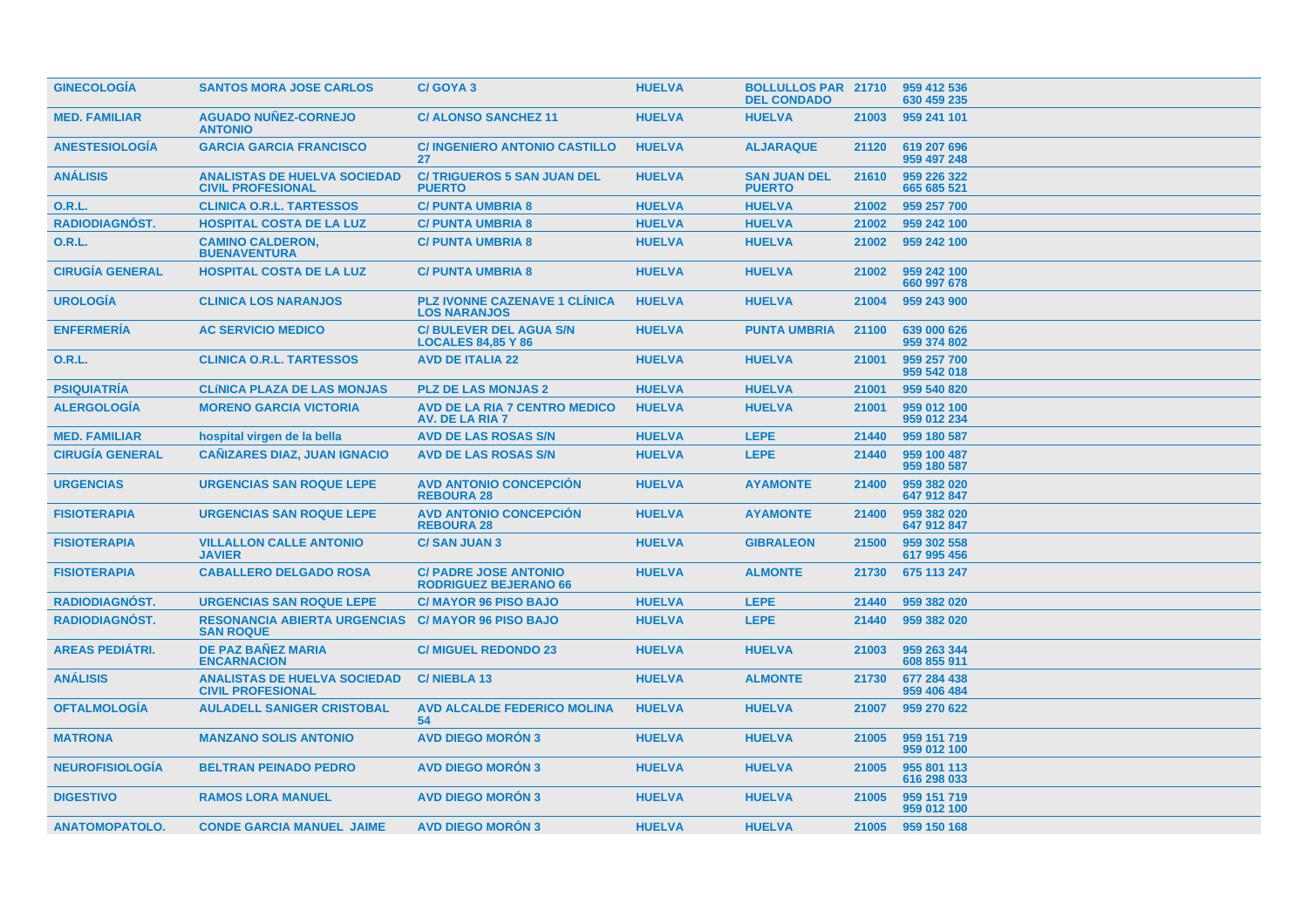| <b>ANESTESIOLOGÍA</b>  | <b>ANESTESIA MEDICOS</b><br><b>ESPECIALISTAS, S.L.</b>          | <b>AVD DIEGO MORÓN 3</b>                                    | <b>HUELVA</b> | <b>HUELVA</b>    | 21005 | 959 012 100                |           |                                      |  |
|------------------------|-----------------------------------------------------------------|-------------------------------------------------------------|---------------|------------------|-------|----------------------------|-----------|--------------------------------------|--|
| <b>ANESTESIOLOGIA</b>  | <b>GIL FERNANDEZ MANUEL</b>                                     | <b>AVD DIEGO MORON 3</b>                                    | <b>HUELVA</b> | <b>HUELVA</b>    | 21005 | 959 151 719<br>959 012 100 |           |                                      |  |
| <b>PODOLOGIA</b>       | <b>GARRIDO MACIAS LUCIA ROCIO</b>                               | AVD ESCULTORA MISS WHITNEY 15 HUELVA<br>PISO 1 <sup>0</sup> |               | <b>HUELVA</b>    | 21003 | 959 819 714<br>666 128 585 |           |                                      |  |
| <b>NEUROFISIOLOGIA</b> | <b>GRANDE ALEMANY MARIA</b><br><b>ANGELES</b>                   | <b>C/VÁZQUEZ LÓPEZ 42</b>                                   | <b>HUELVA</b> | <b>HUELVA</b>    | 21001 | 670 903 079<br>959 819 033 |           |                                      |  |
| <b>URGENCIAS</b>       | <b>CLINICA LOS NARANJOS</b>                                     | <b>PSO DE LOS NARANJOS 1</b>                                | <b>HUELVA</b> | <b>HUELVA</b>    | 21004 |                            |           |                                      |  |
| <b>MATRONA</b>         | <b>MANZANO SOLIS ANTONIO</b>                                    | <b>PSO DE LOS NARANJOS 1</b>                                | <b>HUELVA</b> | <b>HUELVA</b>    | 21004 | 959 544 000<br>608 855 911 |           |                                      |  |
| <b>C. MAXILOFACIAL</b> | <b>GARCIA PACIOS MIGUEL</b>                                     | <b>PSO DE LOS NARANJOS 1</b>                                | <b>HUELVA</b> | <b>HUELVA</b>    | 21004 | 959 243 900<br>609 754 820 |           |                                      |  |
| <b>AREAS PEDIÁTRI.</b> | <b>CLINICA LOS NARANJOS</b>                                     | <b>PSO DE LOS NARANJOS 1</b>                                | <b>HUELVA</b> | <b>HUELVA</b>    | 21004 | 959 243 900<br>959 231 254 |           |                                      |  |
| <b>AREAS PEDIÁTRI.</b> | <b>DE PAZ BAÑEZ MARIA</b><br><b>ENCARNACION</b>                 | <b>PSO DE LOS NARANJOS 1</b>                                | <b>HUELVA</b> | <b>HUELVA</b>    | 21004 | 959 243 900<br>608 855 911 |           |                                      |  |
| <b>OFTALMOLOGÍA</b>    | <b>VIDARTE RODRIGUEZ DAMIAN</b>                                 | <b>PSO DE LOS NARANJOS 1</b>                                | <b>HUELVA</b> | <b>HUELVA</b>    | 21004 | 959 544 000<br>608 855 911 |           |                                      |  |
| <b>ANESTESIOLOGIA</b>  | <b>ANTON BERENGUER JOSE MIGUEL</b>                              | <b>PSO DE LOS NARANJOS 1</b>                                | <b>HUELVA</b> | <b>HUELVA</b>    | 21004 | 959 243 943                |           |                                      |  |
| <b>ANESTESIOLOGÍA</b>  | <b>CLINICA LOS NARANJOS</b>                                     | <b>PSO DE LOS NARANJOS 1</b>                                | <b>HUELVA</b> | <b>HUELVA</b>    | 21004 | 959 243 900                |           |                                      |  |
| <b>PODOLOGÍA</b>       | <b>SABIDO SEPTIEN ANTONIO</b>                                   | <b>C/DOCTOR JUAN RIVERA S/N</b>                             | <b>HUELVA</b> | <b>ALJARAQUE</b> | 21110 | 959 316 283<br>656 849 964 |           |                                      |  |
| <b>ENFERMERÍA</b>      | <b>ASMED medical S.L.U.</b>                                     | C/ ATENCIÓN A DOMICILIO HUELVA                              | <b>HUELVA</b> | <b>HUELVA</b>    | 21001 |                            |           |                                      |  |
| <b>LOGOPEDIA</b>       | <b>GONZALEZ ADAME ESTHER</b>                                    | <b>C/ CIUDAD DE ARACENA 3</b>                               | <b>HUELVA</b> | <b>HUELVA</b>    | 21001 | 605 521 743                |           |                                      |  |
| <b>PSICOLOGÍA</b>      | <b>HOSPITAL COSTA DE LA LUZ</b>                                 | <b>C/PUNTA UMBRIA 8</b>                                     | <b>HUELVA</b> | <b>HUELVA</b>    | 21002 | 959 242 100                |           |                                      |  |
| <b>URGENCIAS</b>       | <b>HOSPITAL COSTA DE LA LUZ</b>                                 | <b>C/PUNTA UMBRIA 8</b>                                     | <b>HUELVA</b> | <b>HUELVA</b>    | 21002 | 959 242 100                |           |                                      |  |
| <b>CIRUGÍA GENERAL</b> | <b>LOPEZ MEDEL JOSE MANUEL</b>                                  | <b>C/PUNTA UMBRIA 8</b>                                     | <b>HUELVA</b> | <b>HUELVA</b>    | 21002 | 959 242 100                |           |                                      |  |
| <b>C. MAXILOFACIAL</b> | <b>GARCIA PACIOS MIGUEL</b>                                     | <b>C/ PUNTA UMBRIA 8</b>                                    | <b>HUELVA</b> | <b>HUELVA</b>    | 21002 | 959 284 071<br>959 105 447 |           |                                      |  |
| <b>C. REPARADORA</b>   | <b>PRIETO RODRIGUEZ MARIA</b><br><b>FELICIDAD</b>               | <b>C/PUNTA UMBRIA 8</b>                                     | <b>HUELVA</b> | <b>HUELVA</b>    | 21002 | 959 242 100                |           |                                      |  |
| <b>UROLOGÍA</b>        | <b>DOMINGUEZ MOLINERO, JUAN</b><br><b>FRANCISCO</b>             | <b>C/ PUNTA UMBRIA 8</b>                                    | <b>HUELVA</b> | <b>HUELVA</b>    | 21002 | 959 242 100                |           |                                      |  |
| <b>AREAS PEDIATRI.</b> | <b>INSTITUTO ANDALUZ DE</b><br><b>PEDIATRIA, S.L.</b>           | <b>C/PUNTA UMBRIA 8</b>                                     | <b>HUELVA</b> | <b>HUELVA</b>    | 21002 | 959 242 100                | <b>SI</b> | Pulsa aquí para pedir tu cita online |  |
| <b>CARDIOLOGIA</b>     | <b>NEOLASER CARDIOVASCULAR</b>                                  | <b>C/PUNTA UMBRIA 8</b>                                     | <b>HUELVA</b> | <b>HUELVA</b>    | 21002 | 959 242 100<br>660 997 678 |           |                                      |  |
| 0.R.L.                 | <b>INSTITUTO OTOSUR, S.L.</b>                                   | <b>C/PUNTA UMBRIA 8</b>                                     | <b>HUELVA</b> | <b>HUELVA</b>    | 21002 | 959 242 100<br>959 105 447 |           |                                      |  |
| <b>C. REPARADORA</b>   | <b>GARCIA MILLAN MARIA DEL MAR</b>                              | <b>PLZ IVONNE CAZENAVE 1 CLINICA</b><br><b>LOS NARANJOS</b> | <b>HUELVA</b> | <b>HUELVA</b>    | 21004 | 687 982 514<br>959 261 374 |           |                                      |  |
| <b>PSICOLOGÍA</b>      | <b>ROMERO ROMERO ROCIO</b>                                      | <b>PSO INDEPENDENCIA 1 PISO 1º -</b><br><b>PUERTA DCHA</b>  | <b>HUELVA</b> | <b>HUELVA</b>    | 21002 | 607 503 387                |           |                                      |  |
| <b>NEUROCIRUGÍA</b>    | <b>INSTITUTO DE ESPECIALIDADES</b><br><b>NEUROLOGICAS, S.A.</b> | <b>AVD DE ITALIA 22 PISO BAJO</b>                           | <b>HUELVA</b> | <b>HUELVA</b>    | 21001 | 609 373 391                |           |                                      |  |
| <b>NEUROFISIOLOGÍA</b> | <b>CENTRO DE NEUROLOGIA</b><br><b>AVANZADA</b>                  | <b>PLZ DE LAS MONJAS 2</b>                                  | <b>HUELVA</b> | <b>HUELVA</b>    | 21001 | 959 540 820                |           |                                      |  |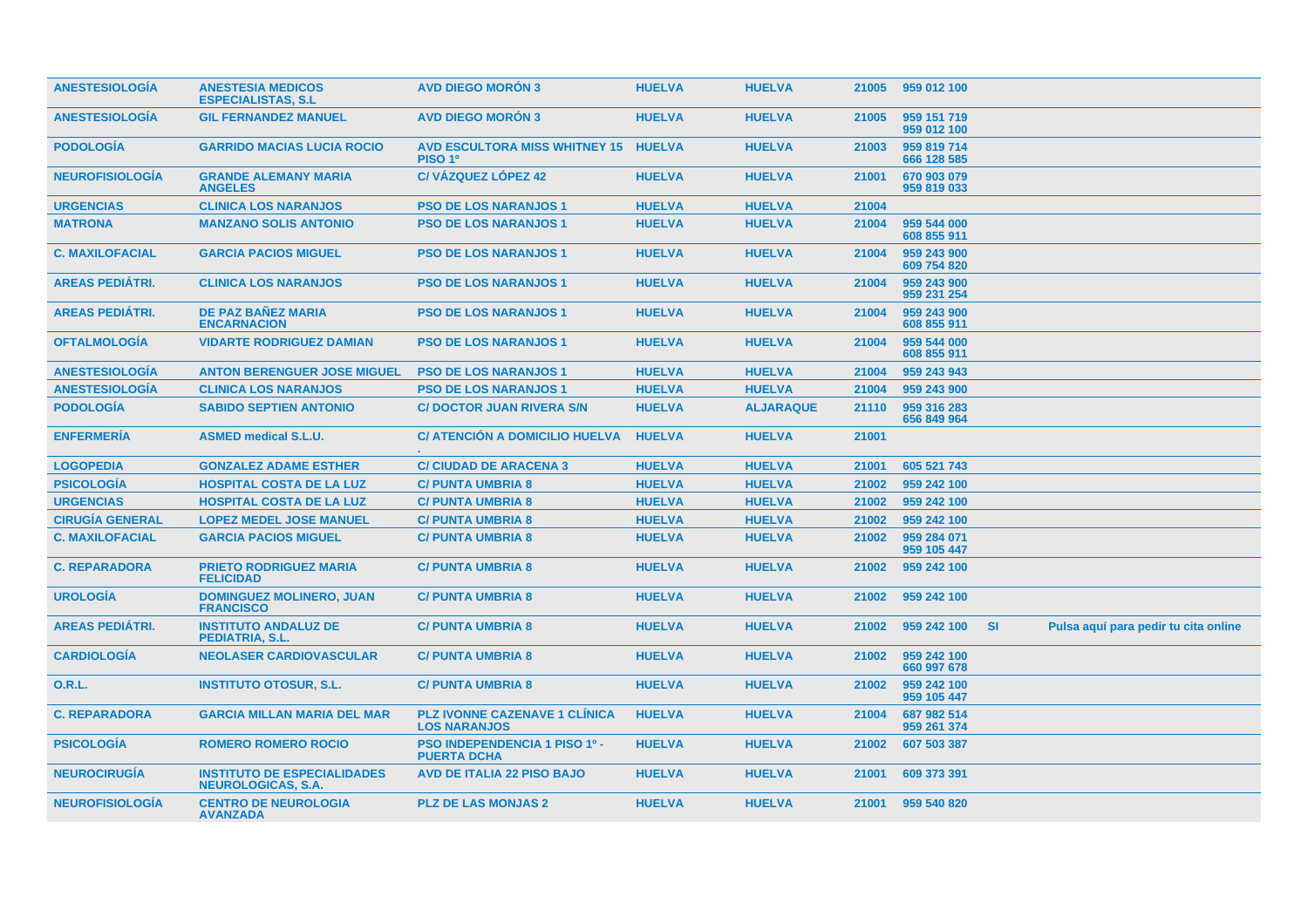| <b>ANÁLISIS</b>        | <b>ANALISTAS DE HUELVA SOCIEDAD</b><br><b>CIVIL PROFESIONAL</b> | <b>AVD PUNTA UMBRIA 7 CLINILAB</b><br><b>HOSPITAL COSTA DE LA LUZ</b> | <b>HUELVA</b> | <b>HUELVA</b>                          | 21002 | 959 242 100                |           |                                      |  |
|------------------------|-----------------------------------------------------------------|-----------------------------------------------------------------------|---------------|----------------------------------------|-------|----------------------------|-----------|--------------------------------------|--|
| <b>HOSP. GENERAL</b>   | hospital virgen de la bella                                     | <b>AVD DE LAS ROSAS S/N</b>                                           | <b>HUELVA</b> | <b>LEPE</b>                            | 21440 | 959 180 587                |           |                                      |  |
| <b>TRAUMATOLOGÍA</b>   | <b>URGENCIAS SAN ROQUE LEPE</b>                                 | <b>AVD ANTONIO CONCEPCIÓN</b><br><b>REBOURA 28</b>                    | <b>HUELVA</b> | <b>AYAMONTE</b>                        | 21400 | 959 382 020<br>647 912 847 |           |                                      |  |
| <b>MED. FAMILIAR</b>   | <b>URGENCIAS SAN ROQUE LEPE</b>                                 | <b>AVD ANTONIO CONCEPCION</b><br><b>REBOURA 28</b>                    | <b>HUELVA</b> | <b>AYAMONTE</b>                        | 21400 | 959 382 020<br>647 912 847 |           |                                      |  |
| <b>MED. FAMILIAR</b>   | <b>AC SERVICIO MEDICO</b>                                       | <b>C/BULEVAR DEL AGUA S/N LOCAL</b><br>84, 85 Y 86                    | <b>HUELVA</b> | <b>PUNTA UMBRIA</b>                    | 21100 | 699 264 189<br>959 374 802 |           |                                      |  |
| <b>FISIOTERAPIA</b>    | <b>CLINICA CAMBLOR COSTA</b>                                    | <b>AVD AVENIDA ANDALUCIA 14</b>                                       | <b>HUELVA</b> | <b>LEPE</b>                            | 21440 | 959 732 401                |           |                                      |  |
| <b>ANÁLISIS</b>        | <b>NIMGENETICS GENOMICA Y</b><br><b>MEDICINA, S.L.</b>          | <b>C/ ATENCIÓN TELEFÓNICA</b><br><b>NIMGENETICS S/N</b>               | <b>HUELVA</b> | <b>HUELVA</b>                          | 21001 | 652 893 953                |           |                                      |  |
| 0.R.L.                 | <b>INSTITUTO OTOSUR, S.L.</b>                                   | <b>C/ RABIDA 27</b>                                                   | <b>HUELVA</b> | <b>HUELVA</b>                          | 21001 | 691 765 586<br>959 105 447 |           |                                      |  |
| 0.R.L.                 | <b>CAMINO CALDERON,</b><br><b>BUENAVENTURA</b>                  | <b>C/BERDIGÓN 39</b>                                                  | <b>HUELVA</b> | <b>HUELVA</b>                          | 21003 | 959 280 175                |           |                                      |  |
| <b>ODONTOESTOMATOL</b> | <b>SANCHEZ BARBA JOSE ANTONIO</b>                               | <b>C/BLASCO IBANEZ 19</b>                                             | <b>HUELVA</b> | <b>ALMONTE</b>                         | 21730 | 959 451 192                |           |                                      |  |
| <b>GINECOLOGÍA</b>     | <b>CENTRO GINECOLOGICO</b><br><b>ALBORADA</b>                   | <b>C/ CTRA. ROCIO 4</b>                                               | <b>HUELVA</b> | <b>ALMONTE</b>                         | 21730 | 959 451 008                |           |                                      |  |
| <b>C. MAXILOFACIAL</b> | <b>CENTRO MAXILOFACIAL</b><br><b>GARGALLO, S.L</b>              | <b>AVD DIEGO MORON 3</b>                                              | <b>HUELVA</b> | <b>HUELVA</b>                          | 21005 | 959 151 719<br>959 012 100 |           |                                      |  |
| <b>TRAUMATOLOGÍA</b>   | <b>GONZALEZ CHACON HIPOLITO</b>                                 | <b>AVD DIEGO MORÓN 3</b>                                              | <b>HUELVA</b> | <b>HUELVA</b>                          | 21005 | 959 012 100<br>676 409 752 |           |                                      |  |
| <b>ANESTESIOLOGIA</b>  | <b>GONZALEZ DE SAN SEGUNDO</b><br><b>EMILIO</b>                 | <b>AVD DIEGO MORON 3</b>                                              | <b>HUELVA</b> | <b>HUELVA</b>                          | 21005 | 959 150 422                |           |                                      |  |
| <b>ANESTESIOLOGÍA</b>  | <b>3J HUELVA ANESTESIA, S.L.P</b>                               | <b>AVD DIEGO MORÓN 3</b>                                              | <b>HUELVA</b> | <b>HUELVA</b>                          | 21005 | 959 151 719<br>959 012 100 |           |                                      |  |
| <b>MED. FAMILIAR</b>   | <b>ALVAREZ GARCIA MIRIAM</b>                                    | <b>C/ REYES CATOLICOS 3</b>                                           | <b>HUELVA</b> | <b>PALOS DE LA</b><br><b>FRONTERA</b>  | 21810 | 959 530 284                |           |                                      |  |
| <b>PSICOLOGIA</b>      | <b>JARIEGO MARTIN ALICIA</b>                                    | <b>C/ ALAMEDA SUNDHEIM 28</b>                                         | <b>HUELVA</b> | <b>HUELVA</b>                          | 21003 | 655 752 165                |           |                                      |  |
| <b>RADIODIAGNÓST.</b>  | <b>CENTRO DE RESONANCIA ABIERTA</b><br><b>HUELVA</b>            | <b>C/SANTIAGO APOSTOL 3-5 PISO</b><br><b>BAJO</b>                     | <b>HUELVA</b> | <b>HUELVA</b>                          | 21003 | 959 256 249                |           |                                      |  |
| <b>TRAUMATOLOGÍA</b>   | UNION MEDICA DEL CONDADO, S. L.                                 | C/P.I. LA DEHESA 54                                                   | <b>HUELVA</b> | <b>LA PALMA DEL</b><br><b>CONDADO</b>  | 21700 | 959 401 921                |           |                                      |  |
| <b>FISIOTERAPIA</b>    | UNION MEDICA DEL CONDADO, S. L. C/ P.I. LA DEHESA 54            |                                                                       | <b>HUELVA</b> | <b>LA PALMA DEL</b><br><b>CONDADO</b>  | 21700 | 959 401 921                |           |                                      |  |
| <b>PSICOLOGÍA</b>      | <b>GABINETE SANITARIO ANDEVALO</b>                              | <b>C/ MIGUEL HERNANDEZ 39</b>                                         | <b>HUELVA</b> | <b>VALVERDE DEL</b><br><b>CAMINO</b>   | 21600 | 676 981 959<br>959 553 515 | <b>SI</b> | Pulsa aquí para pedir tu cita online |  |
| <b>PODOLOGIA</b>       | <b>CARRERO PALANCO LAURA</b>                                    | <b>AVD CONSTITUCIÓN S/N PISO BAJO</b>                                 | <b>HUELVA</b> | <b>LA PALMA DEL</b><br><b>CONDADO</b>  | 21700 | 959 401 968                |           |                                      |  |
| <b>MED. FAMILIAR</b>   | <b>CARBALLAR RINCON JOSE ANGEL</b>                              | <b>C/ POETA DANIEL FLORIDO 1 PISO</b><br><b>1º-PTA DCH</b>            | <b>HUELVA</b> | <b>SANTA OLALLA</b><br><b>DEL CALA</b> | 21260 | 959 190 655<br>677 513 723 |           |                                      |  |
| <b>NEUROLOGIA</b>      | <b>ROBLEDO STRAUSS ARTURO</b>                                   | <b>C/ALONSO BARBA 8</b>                                               | <b>HUELVA</b> | <b>HUELVA</b>                          | 21004 | 959 283 664                |           |                                      |  |
| <b>ANÁLISIS</b>        | <b>ANALISTAS DE HUELVA SOCIEDAD</b><br><b>CIVIL PROFESIONAL</b> | <b>PSO PALMERAS 22</b>                                                | <b>HUELVA</b> | <b>ISLA CRISTINA</b>                   | 21410 | 959 343 190<br>616 958 416 |           |                                      |  |
| <b>O.R.L.</b>          | <b>CLINICA O.R.L. TARTESSOS</b>                                 | <b>PSO DE LOS NARANJOS 1</b>                                          | <b>HUELVA</b> | <b>HUELVA</b>                          | 21004 | 959 544 000<br>608 855 911 |           |                                      |  |
| <b>GINECOLOGIA</b>     | <b>CARRASCAL BELDA, TOMAS</b>                                   | <b>PSO DE LOS NARANJOS 1</b>                                          | <b>HUELVA</b> | <b>HUELVA</b>                          | 21004 | 959 544 000<br>608 855 911 |           |                                      |  |
| <b>DIGESTIVO</b>       | <b>RAMOS LORA MANUEL</b>                                        | <b>PSO DE LOS NARANJOS 1</b>                                          | <b>HUELVA</b> | <b>HUELVA</b>                          | 21004 |                            |           |                                      |  |